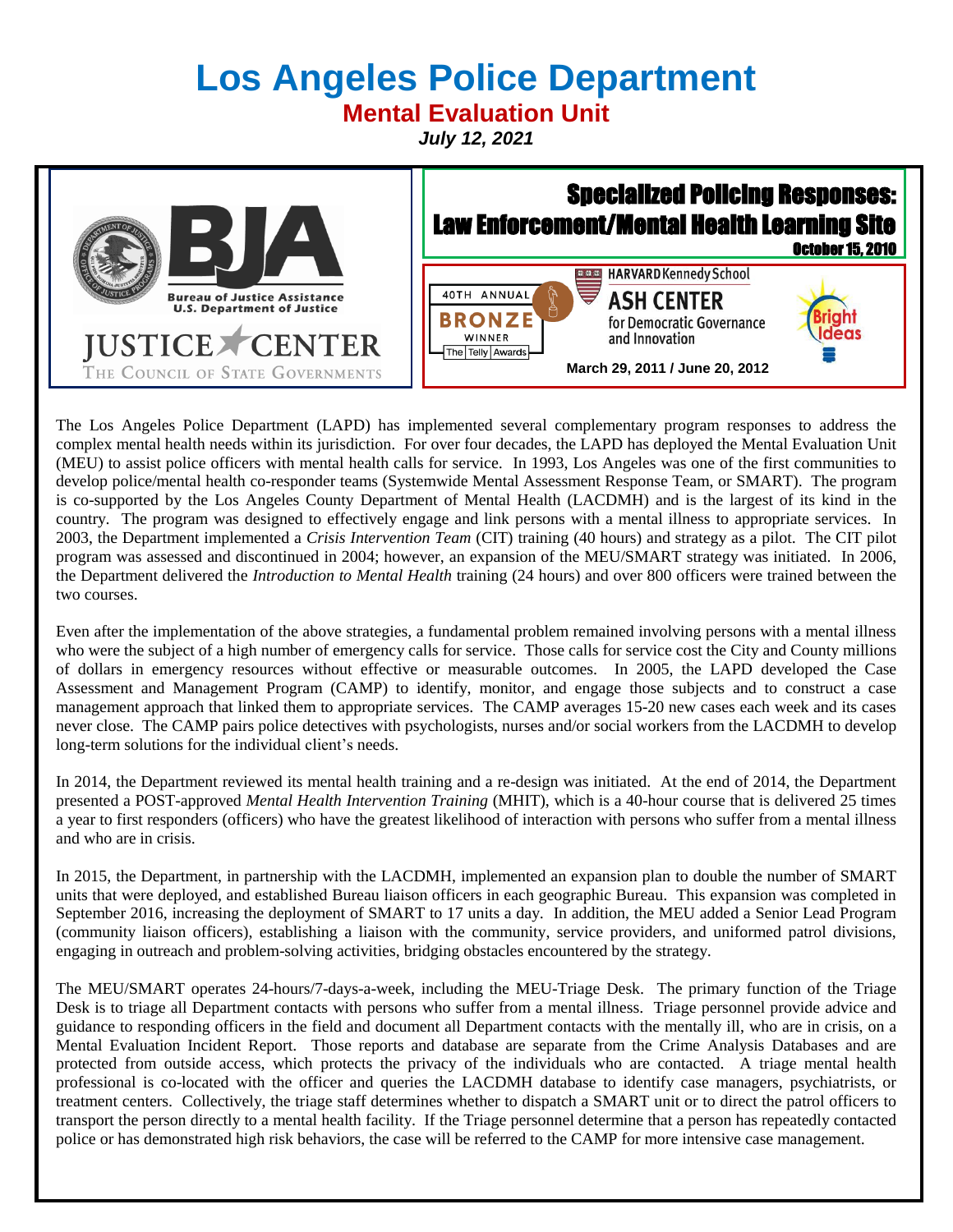# *LOS ANGELES POLICE DEPARTMENT MANUAL*

*1/240.30 Contact With Persons Suffering From a Mental Illness. In police contacts with persons suffering from a mental illness, the goal of the Department is to provide a humane, cooperative, compassionate and effective law enforcement response to persons within our community who have a mental illness. The Department seeks to reduce the potential for violence during police contacts involving people suffering from mental illness while simultaneously assessing the mental health services available to assist. This requires a commitment to problem solving, partnership, and supporting a coordinated effort from law enforcement, mental health services and the greater community of Los Angeles.*

#### **PROGRAM HIGHLIGHTS**

- ➢ Multi-layered approach that includes co-deployed response, MHIT and follow-up teams.
- ➢ Comprehensive data collection and information-sharing procedures.
- ➢ Mental health professionals embedded in law enforcement agency.
- ➢ Staffed by 105 sworn officers and 50 LADMH clinicians.

In February 2021, the MEU modified SMART's response model from a secondary responder to a co-responder. The SMART units are now dispatched to mental illness calls meeting specific criteria at the same time as the patrol unit assigned the call. Previously, the patrol unit arrived at scene, then requested SMART support.

# **OVERVIEW OF MENTAL EVALUATION–RELATED OPERATIONS**



The primary mission of the MEU is to handle mental health crisis calls-for-service in support of patrol operations. The MEU evaluates persons who pose a danger to themselves or to others per Welfare and Institutions Code (WIC) §5150. The MEU refers mental health related and homeless outreach missions to other designated non-law enforcement Los Angeles County Mental Health resources.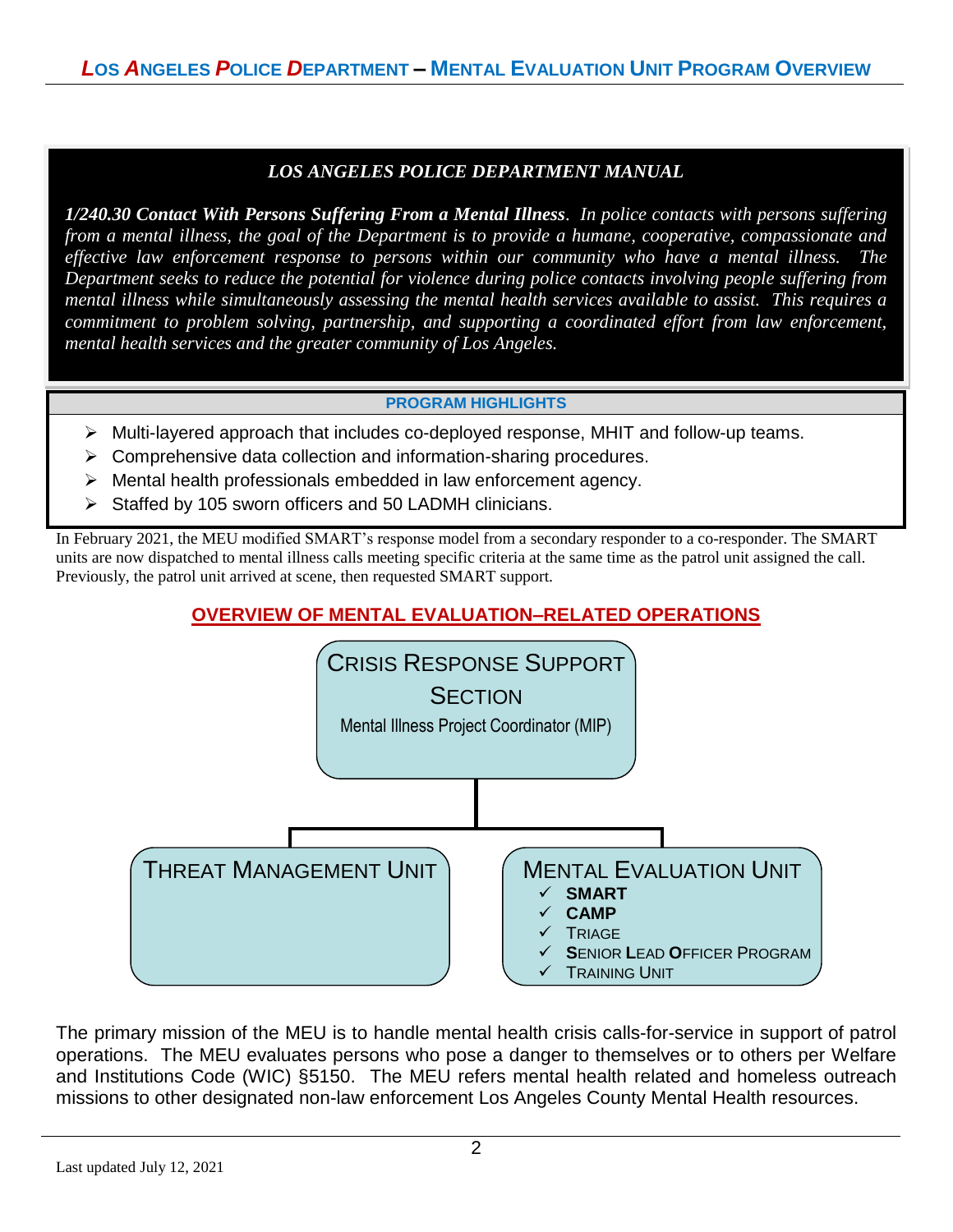# *L***OS** *A***NGELES** *P***OLICE** *D***EPARTMENT – MENTAL EVALUATION UNIT PROGRAM OVERVIEW**

19,226 **6,712**

Referrals by SMART **664 MISSION STATEMENT**

2020 SMART Calls for Service Calls Handled by SMART WIC §5150 Hospitalizations by SMART **5,627** 5%

*The mission of the Mental Evaluation Unit is to reduce the potential for violence during police contacts involving people experiencing mental illness while simultaneously assessing the mental health services available to assist them.*

# **GOALS**

- $\checkmark$  Prevent unnecessary incarceration and/or hospitalization of mentally ill individuals.
- $\checkmark$  Provide alternate care in the least restrictive environment through a coordinated and comprehensive system-wide approach.
- $\checkmark$  Prevent the duplication of mental health services.
- $\checkmark$  Facilitate the speedy return of police patrol units to patrol activities.

# **MENTAL HEALTH CRISIS RESPONSE PROGRAM (MHCRP)**

The MHCRP is established as a function under Detective Bureau. The Assistant Commanding Officer, Chief of Detectives, is the MHCRP Coordinator. The Officer-in-Charge of the Crisis Response Support Section, Detective Support and Vice Division, is the **Mental Illness Project Coordinator** whose responsibilities include the following:

- Represent the Department on all matters involving police response to mental health crises.
- Maintain, attend and support the MHCRP Advisory Board, which meets quarterly and consists of community stakeholders and persons in the mental health community;
- Provide information to outside agencies regarding Department procedures for handling persons with a mental illness;
- Analyze state and federal legislation that affect persons with mental illness;
- Maintain liaison with LACDMH and hospitals on issues related to persons with mental illness;
- Design and conduct in-service mental illness training, and provide expertise and support to Training Division regarding all recruit officer mental illness-related training;
- Conduct audits of non-categorical Use of Force reports that involve persons with indicators of a mental illness;
- Coordinate data collection to evaluate Department mental health crisis response; and,
- Review and revise Department strategies, policies, and procedures related to the handling of persons with a mental illness.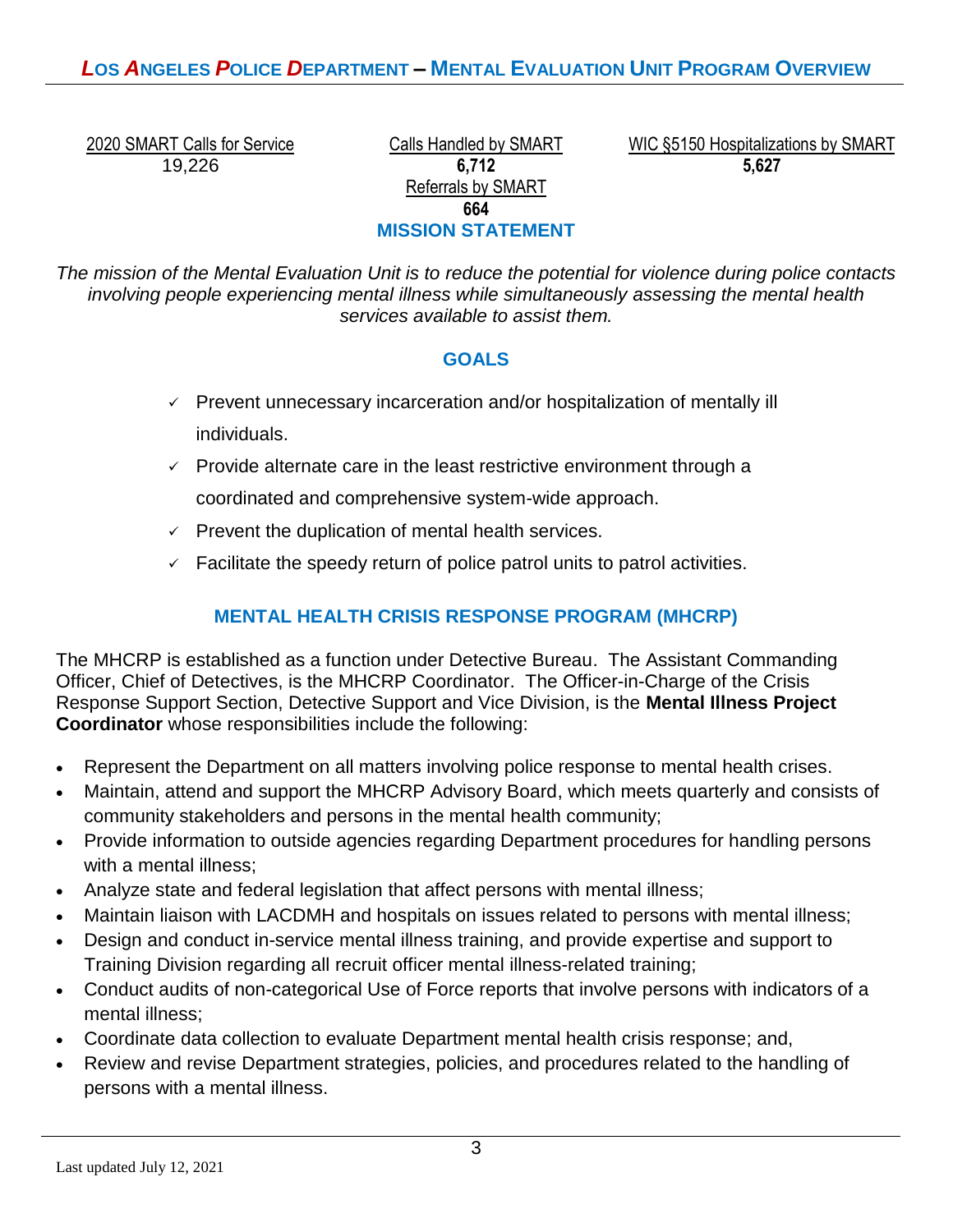# **MENTAL EVALUATION UNIT (MEU)**

# **OVERVIEW OF MEU RESPONSIBILITIES**

- Conduct preliminary investigations of persons who come to the attention of law enforcement and are suspected of having a mental illness, amnesia, senility, post-alcoholic or delirium tremors, and/or who require psychopathic examinations.
- Investigate persons suspected of being escapees from mental institutions.
- Coordinate the assignment of State of California Department of Mental Health Apprehension and Transportation Orders.
- Arrange, upon request, for uniformed officers to assist Lanterman-Petris-Short Act (LPS) designated Psychiatric Mobile Response Teams or court designated conservators in the apprehension of persons who have a mental illness and are placed on a mental health hold.
- Maintain, amend, and distribute the Department's "Incidents Involving Persons Suspected of Suffering from a Mental Illness," Notebook Divider.
- Provide advice to officers on the confiscation and disposition of firearms or other deadly weapons confiscated from persons with a mental illness.
- Provide information on attempt suicide, barricaded suspect, or hostage incidents that involve persons with a mental illness.
- Assist field officers with intervention, referral, or placement of a person with a mental illness to prevent the unnecessary incarceration and/or hospitalization of that person.
- Provide roll-call training relative to MEU and SMART responsibilities.
- Maintain liaison with the Missing Persons Unit to determine whether a reported missing person was placed on a 72-hour hold.
- Provide staff support for the MHCRP Coordinator and Advisory Committee.
- Maintain liaison with the LACDMH and hospitals regarding policies and procedures that involve the detention and involuntary holds of persons suspected of having a mental illness.
- Provide analysis of state and federal legislation pertinent to law enforcement encounters with persons with suspected of having a mental illness.
- Provide expertise and support to Training Division regarding all mental illness-related training.
- Provide in-service training in regard to the Department's response to persons who have a mental illness.
- Conduct audits of categorical and non-categorical Use of Force reports that involve persons with indicators of a mental illness.
- Review completed Use of Force reports with indicators of a mental illness.
- Coordinate data collection to evaluate Department mental health crisis response.
- Review, initiate, and coordinate Department mental health-related training courses.
- Maintain liaison with Psychiatric Hospitals and Mental Health Agencies.
- Maintain the Following Special Files:
	- $\checkmark$  Requests for psychiatric examination reports; and,
	- $\checkmark$  Unserved Apprehension and Transportation Orders.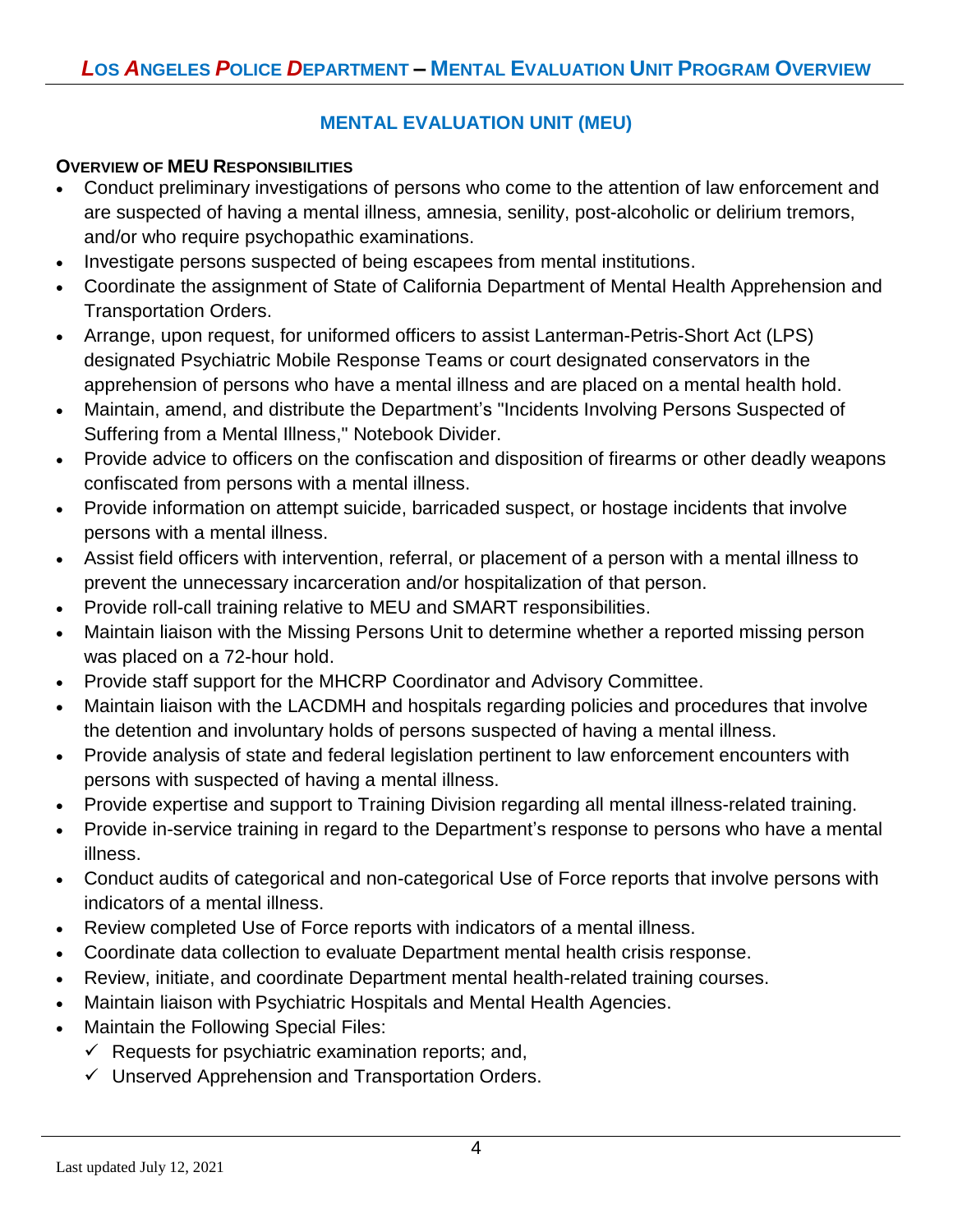# **SYSTEMWIDE MENTAL ASSESSMENT RESPONSE TEAM (SMART) OVERVIEW**

- Assist Department police officers whenever they contact persons suspected of having a mental illness.
- Provide intervention, referral, or placement for a person with a mental illness to facilitate the speedy return of field officers to other field duties.
- Prevent unnecessary incarceration and/or hospitalization of persons with a mental illness.
- Provide alternate care in the least restrictive environment through a coordinated and comprehensive systemwide approach.
- Assist with intelligence functions at critical incidents.
- Assist with psychologically impaired victims at disaster scenes.

# **CASE ASSESSMENT AND MANAGEMENT PROGRAM (CAMP) OVERVIEW**

- Manage cases that involve persons with a history of violent criminal activity caused by a mental illness.
- Manage cases that involve persons with a history of a mental illness who have caused numerous responses by law enforcement and the deployment of substantial police resources.
- Prevent unnecessary incarceration and/or hospitalization of persons with a mental illness.
- Provide alternate care in the least restrictive environment through a coordinated and comprehensive systemwide approach.
- Maintain a file of Weapon Confiscation Receipts.

CAMP CASES INCLUDE BUT ARE NOT LIMITED TO**:**

- Subjects who attempt Suicide by Cop (SbC);
- Subjects who frequently utilize emergency services and/or abuse the 911 system;
- Subjects who are the subject of a SWAT response and/or high-profile tactical operation;
- Veterans who suffer from Post-Traumatic Stress Disorder or other mental illness;
- Subjects involved in acts of targeted violence;
- Mentally ill prohibited possessors (to ensure the seizure of all known firearms); and,
- Subjects enrolled in the State of California, Department of Mental Health, Conditional Release Program (ConRep).
- Providing Alternatives To Hinder Extremism (P.A.T.H.E.) strategy
	- $\triangleright$  The P.A.T.H.E. is a risk assessment and management strategy used to identify behaviors, exhibited by a person suffering from a mental illness or mental health crisis, which are indicative of being on a pathway to a future act(s) of targeted mass violence. The P.A.T.H.E. includes tailored intervention strategies designed to assess, intervene, and manage the identified behaviors and provide supportive alternatives to divert the person, while managing the causative factors of the identified behaviors. The P.A.T.H.E. operates in the non-criminal space and is not designed as a criminal prosecutorial tool. If a criminal act is identified, then the case will be referred to the appropriate investigative entity.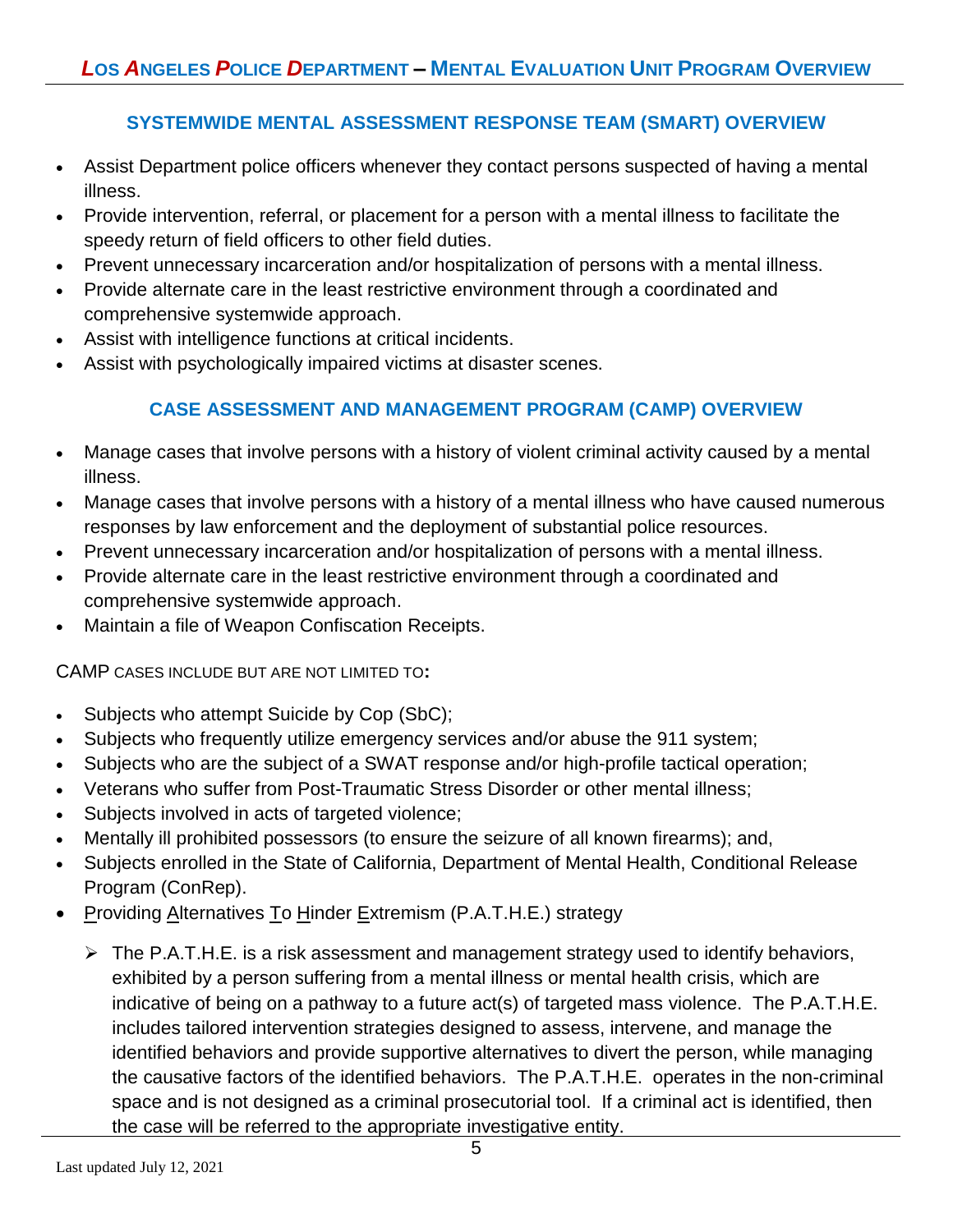# **TRIAGE DESK**

- Receive mental health crisis calls from patrol operations.
- Vet incoming calls and dispatch SMART to handle calls for service, as appropriate.
- Manage radio calls and SMART deployment.
- Coordinate client hospitalization for patrol personnel.
- Prepare MEU investigative reports.
- Maintain the MEU Incident Tracking database.
- Coordinate outside agency response resources.
- Make appropriate notifications.
- Forward follow-up referrals to CAMP.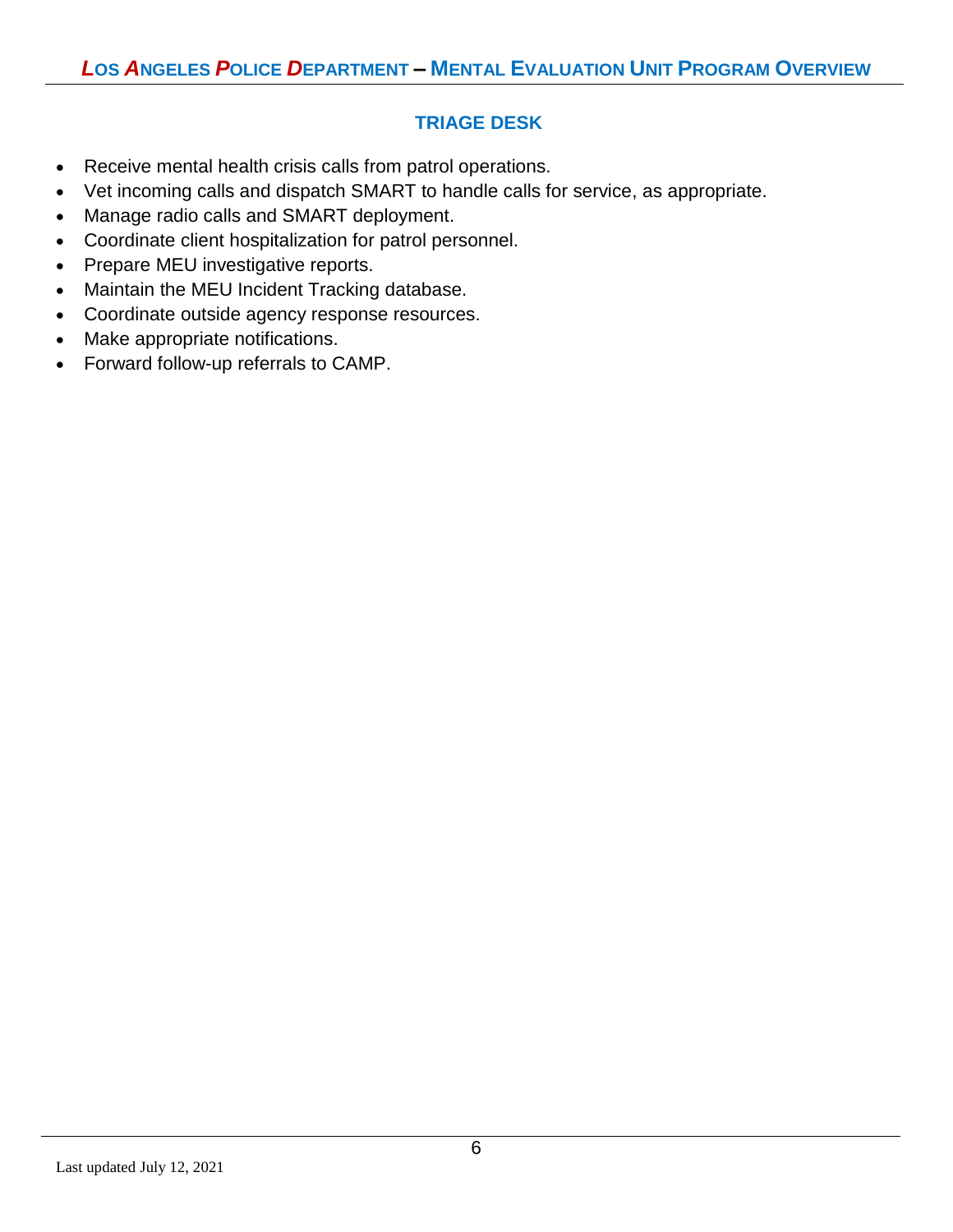#### **ADMINISTRATION AND TRAINING**

#### **TRAINING PROVIDED TO OUTSIDE LAW ENFORCEMENT AGENCIES**

Since 1993, the MEU has trained personnel from the following agencies as a model co-response program. In 2010, the MEU was distinguished as a National Learning Site.

| <b>United States</b>                       |                |                                       |                |  |  |
|--------------------------------------------|----------------|---------------------------------------|----------------|--|--|
| Maricopa County Sheriff Office             | Arizona        | Santa Ana Police Department           | California     |  |  |
| Alhambra Police Department                 | California     | Santa Monica Police Department        | California     |  |  |
| <b>Bell Gardens Police Department</b>      | California     | Signal Hill Police Department         | California     |  |  |
| <b>Beverly Hills Police Department</b>     | California     | Sonoma County Sheriff Office          | California     |  |  |
| <b>Burbank Police Department</b>           | California     | Southgate Police Department           | California     |  |  |
| El Segundo Police Department               | California     | <b>Torrance Police Department</b>     | California     |  |  |
| Contra Costa County - City of Concord      | California     | Ventura Police Department             | California     |  |  |
| Downey Police Department                   | California     | Vernon Police Department              | California     |  |  |
| <b>Escondido Police Department</b>         | California     | West Covina Police Department         | California     |  |  |
| <b>Glendale Police Department</b>          | California     | Denver Crime Commission               | Colorado       |  |  |
| <b>Glenn County Sheriff Office</b>         | California     | <b>Stamford Police Department</b>     | Connecticut    |  |  |
| Huntington Park Police Department          | California     | Portland Maine Police Department,     | Maine          |  |  |
| Inglewood Police Department                | California     | Baltimore Co. Maryland Sheriff Office | Maryland       |  |  |
| Irvine Police Department                   | California     | <b>Baltimore Police Department</b>    | Maryland       |  |  |
| La Verne Police Department                 | California     | <b>National Security Agency</b>       | Maryland       |  |  |
| Long Beach Police Department               | California     | Boston Police Department              | Massachusetts  |  |  |
| Los Angeles Unified School District Police | California     | <b>Woodbury Police Department</b>     | Minnesota      |  |  |
| Monterey Police Department                 | California     | Las Vegas Police Department           | Nevada         |  |  |
| Mountain View Police Department            | California     | Bureau of Police, Portland            | Oregon         |  |  |
| Newport Police Department                  | California     | Allegheny County Sheriff              | Pennsylvania   |  |  |
| Oakland Police Department                  | California     | <b>Austin Police Department</b>       | Texas          |  |  |
| <b>Oxnard Police Department</b>            | California     | <b>Houston Police Department</b>      | Texas          |  |  |
| Pasadena Police Department                 | California     | Plano Police Department               | Texas          |  |  |
| Petaluma Police Department                 | California     | <b>Tarrant County Sheriff</b>         | Texas          |  |  |
| Redondo Beach Police Department            | California     | <b>Texas Tech University</b>          | Texas          |  |  |
| Redwood City Police Department             | California     | Williamson County Sheriff Office      | Texas          |  |  |
| Riverside Police Department                | California     | Defense Intelligence Agency           | Virginia       |  |  |
| San Diego Police Department PERT           | California     | National Intelligence Agency          | Virginia       |  |  |
| San Diego Sheriff Office                   | California     | <b>Bellevue Police Department</b>     | Washington     |  |  |
| Los Angeles County Sheriff's Department    | California     | New York Police Department            | New York       |  |  |
| Los Angeles World Airports                 | California     | Unified Police of Greater Salt Lake   | Utah           |  |  |
| San Bernardino County                      | California     | <b>Tucson Police Department</b>       | Arizona        |  |  |
| San Francisco Police Department            | California     | Rochester Police Department           | New York       |  |  |
| Santa Clara County Sheriff                 | California     | Pinal County Sheriff                  | Arizona        |  |  |
| Pomona Police Department                   | California     | DHS TSA Federal Air Marshal           | New Jersey     |  |  |
| <b>INTERNATIONAL</b><br><b>SINCE 2010</b>  |                |                                       |                |  |  |
| Moorabbin Police, Melbourne                | Australia      | <b>Calgary Police Department</b>      | Canada         |  |  |
| New South Wales Police Department          | Australia      | <b>Toronto Police Department</b>      | Canada         |  |  |
| Queensland Police Department               | Australia      | <b>Montreal Police Department</b>     | Canada         |  |  |
| Victoria Police Department, Melbourne      | Australia      | Northern Ireland Police Department    | United Kingdom |  |  |
| Ministere Public                           | Belgium        | Leicestershire Constabulary           | United Kingdom |  |  |
| FTAC London Metropolitan Police            | United Kingdom | <b>Bosnian Police</b>                 | Bosnia         |  |  |
| Austrian Federal Police                    | Austria        | Finnish National Police               | Finland        |  |  |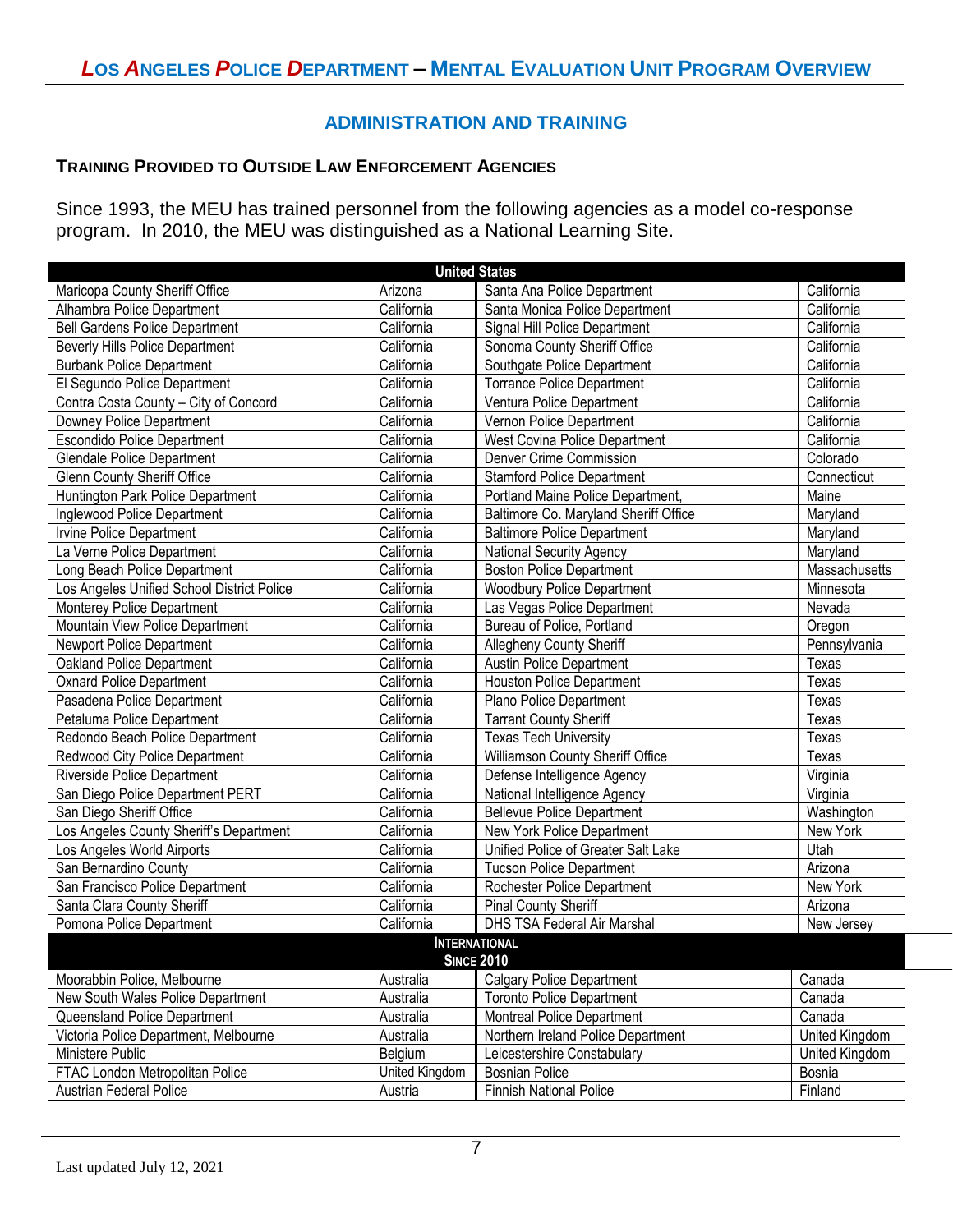#### **CRISIS INTERVENTION TEAM (CIT) TRAINING** *(40 HOURS, 2002-2004)* **AND INTRODUCTION TO MENTAL HEALTH TRAINING (MHIT)** *(24 HOURS, 2006-2012)*

In response to the Federal Consent Decree, MEU developed a 40-hour Crisis Intervention Training (CIT) based on the Memphis Model that was established in 1988. The course was piloted from 2002 through 2003. At the end of the CIT pilot, the Department chose not to continue the course and it dropped from the California Peace Officer Standards and Training (CA-POST) list of certified courses of instruction.

In 2006, MEU developed the *Introduction to Mental Health Training*, which was a 24-hour CA-POST certified course. The MHIT course was delivered from 2006 to 2012. At the end of 2012, the Department determined that the course required substantial update, so it was decertified and dropped from the CA-POST list of certified courses of instruction. To date, 801 Department personnel have received either the 24-hour or 40-hour mental health courses of instruction.

| Total:            | 930 |
|-------------------|-----|
| Outside agencies: | 129 |
| I APD:            | 801 |

| <b>OUTSIDE AGENCIES TRAINED IN CIT AND IMHT BY LAPD</b>   |                                                               |  |  |
|-----------------------------------------------------------|---------------------------------------------------------------|--|--|
| <b>Beverly Hills Police Department</b>                    | Maricopa County Sheriff Office                                |  |  |
| <b>City Attorney Investigators</b>                        | Mayors Crisis Response Team                                   |  |  |
| Federal Bureau of Investigation                           | Pomona Police Department                                      |  |  |
| Hawthorne Police Department                               | Redondo Beach Police Department                               |  |  |
| Los Angeles Airport Police Department                     | Social Security Administration Investigators                  |  |  |
| Los Angeles County Sheriff Office, CTU                    | <b>United States Secret Service</b>                           |  |  |
| Los Angeles County Sheriff Office, Mental Evaluation Team | University of Southern California Department of Public Safety |  |  |
| Los Angeles Unified School District Police Department     | New York Police Department                                    |  |  |

#### **MENTAL HEALTH INTERVENTION TRAINING (MHIT) 40 HOURS (ESTABLISHED SEPTEMBER 2014)**

In 2013, the MEU and Police Training and Education (PTE) began development of an updated mental health training course, and in 2015, the MHIT was developed, CA-POST certified, and delivered.

The course includes an overview of mental illness, crisis de-escalation and communication techniques, the Force Options Simulator (FOS) and situation simulations that were designed to test the students' understanding of, and ability to apply, their knowledge. The MHIT is a paradigm shift from the lecturebased, PowerPoint-driven, instruction of the past, as it utilizes small interactive groups that challenge the students to work as teams and participate in a facilitated adult learning model environment. This course is Senate Bill 29 Compliant. The course also includes blocks of instruction from:

- The Los Angeles County Department of Mental Health
- The Autism Society of Los Angeles (ASLA); and,
- The National Alliance on Mental Illness (NAMI).

The LAPD has provided MHIT training to the following number of students, year-to-date:\*

| Total:                    | 4761 |
|---------------------------|------|
| Outside Agencies (below): | 424  |
| LAPD (sworn):             | 4337 |

 $\overline{\phantom{a}}$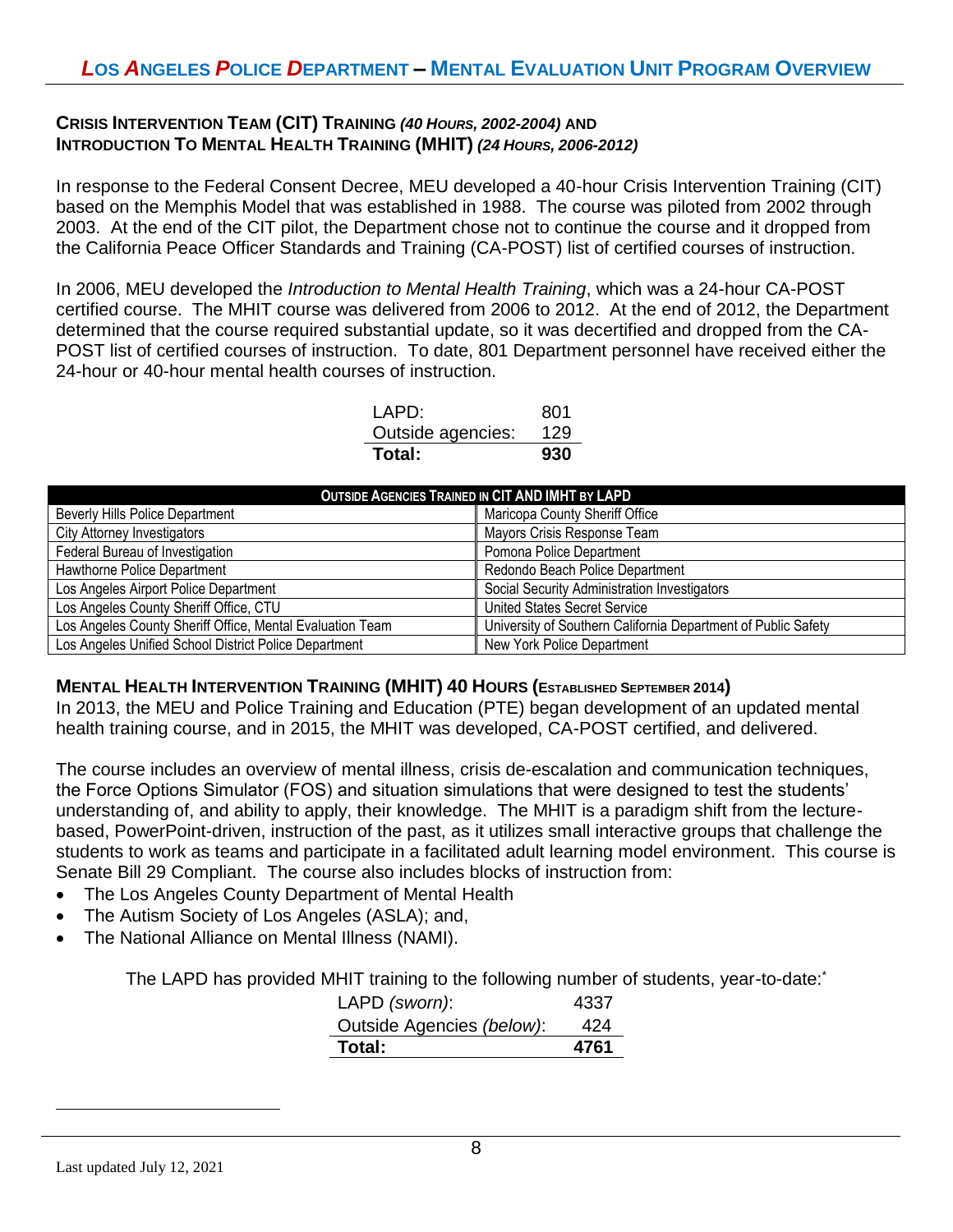| <b>OUTSIDE AGENCIES TRAINED IN MHIT BY LAPD</b>     |                                       |  |  |
|-----------------------------------------------------|---------------------------------------|--|--|
| Alhambra Police Department                          | <b>Hemet Police Department</b>        |  |  |
| <b>Bell Police Department</b>                       | Huntington Park Police Department     |  |  |
| <b>Bell Gardens Police Department</b>               | Manhattan Beach Police Department     |  |  |
| Bureau of Justice Assistance, Department of Justice | Pasadena Police Department            |  |  |
| <b>Burbank Police Department</b>                    | <b>Tribal Police</b>                  |  |  |
| California Highway Patrol                           | California Department of Corrections  |  |  |
| California State University Los Angeles Police      | El Segundo Police Department          |  |  |
| Council of State Governments, Justice Center        | <b>Glendora Police Department</b>     |  |  |
| <b>Culver City Police Department</b>                | Riverside County Sheriff's Department |  |  |
| El Camino College Police Department                 | San Gabriel Police Department         |  |  |
| <b>Glendale Police Department</b>                   |                                       |  |  |
| Gardena Police Department                           |                                       |  |  |
| Hawthorne Police Department                         |                                       |  |  |
| Downey Police Department                            |                                       |  |  |
| Leicestershire Constabulary, United Kingdom         |                                       |  |  |
| Los Angeles Airport Police Department               |                                       |  |  |
| Los Angeles City Fire Department                    |                                       |  |  |
| Los Angeles City Park Ranger                        |                                       |  |  |
| Los Angeles County Sheriff's Department             |                                       |  |  |
| Los Angeles Department of Mental Health             |                                       |  |  |
| Los Angeles School Police Department                |                                       |  |  |
| Los Angeles World Airport Police                    |                                       |  |  |
| Montebello Police Department                        |                                       |  |  |
| Monterey Park Police Department                     |                                       |  |  |
| New York Police Department, New York                |                                       |  |  |
| Pomona Police Department                            |                                       |  |  |
| Queensland, Australia                               |                                       |  |  |
| Redondo Beach Police Department                     |                                       |  |  |
| Rochester Police Department, New York               |                                       |  |  |
| San Bernardino County Sheriff's Department          |                                       |  |  |
| Signal Hill Police Department                       |                                       |  |  |
| Sonoma County Sheriff                               |                                       |  |  |
| South Gate Police Department                        |                                       |  |  |
| <b>Torrance Police Department</b>                   |                                       |  |  |
| Tucson Police Department, Arizona                   |                                       |  |  |
| Unified Police of Greater Salt Lake City, Utah      |                                       |  |  |
| University of Southern California                   |                                       |  |  |
| DHS TSA Federal Air Marshal                         |                                       |  |  |
| United States Army Criminal Investigation Division  |                                       |  |  |
| Federal Bureau of Investigation                     |                                       |  |  |
| United States Veteran Affairs Police                |                                       |  |  |

CRISIS INTERVENTION -MENTAL HEALTH INTERVENTION TRAINING UPDATE (CI-MHIT) 8 HOURS (JANUARY 2017) The course includes an overview of mental illness, crisis de-escalation and communication techniques, the Force Options Simulator (FOS), and situation simulations that were designed to test the students' understanding of, and ability to apply, their knowledge. This course is Senate Bill 29 Compliant and is designed specifically for Field Training Officers.

The LAPD has provided CI-MHIT update training to the following number of students, year-to-date:<sup>\*</sup> **Total LAPD** *(sworn)***: 428**

 $\overline{\phantom{a}}$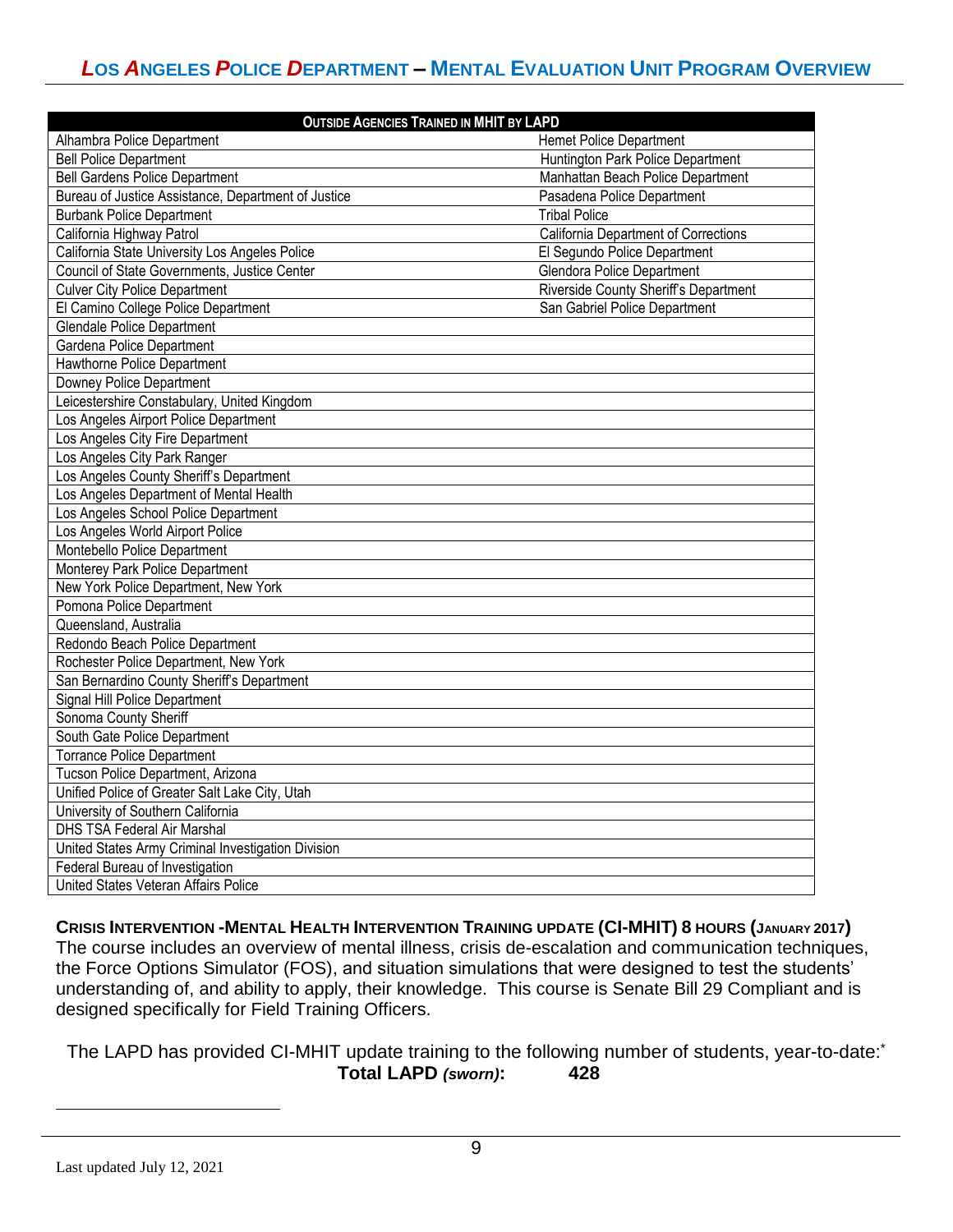## **ADDITIONAL MENTAL HEALTH-RELATED TRAINING**

The MEU conducts or distributes the following training courses throughout the year:

# Classroom

- Mental Health Intervention Training (40 hours) 25 times a year
- Field Training Officer (FTO) Course (SB29 4 hours)
- Field Training Officer (FTO) Update Course (SB29 2 hours) all FTOs every two years
- Mental Illness Introduction for Adult Corrections Officers (8 hours)
- Mental Health Intervention Training Update Course (8 hours) every two years
- Dispatcher Persons with Mental Illness (2 hours)
- Armed Prohibited Persons/Mental Health Firearms Prohibition System (2 hours)
- Crisis Communication for First Responders (8 hours)
- Combat to Community/Police and Veteran Interaction (8 hours)
- School Threat Assessment Response Team (8 hours)

# E-Learning

- Mental Illness Use of Force and Crisis Intervention
- Mental Illness Use of Force and Crisis Intervention *Update*
- Legal Environment Policing the Mentally Ill
- Mood Disorders
- Communicating with People with Disabilities

#### Tele-course

• Recognizing Mental Illness: A Proactive Approach

#### Mandated Training

In May 2014, all LAPD sworn personnel (over 9,900) were mandated to complete the two-hour CA-POST 2013 Mental Health Update course. To date, 98% have successfully completed the training and the remaining 2% were unable to complete the training due to long-term illness or injury.

As of February 2016, all LAPD sworn personnel completed a one-hour Crisis Communications for First Responders Course that was presented by the MEU staff as part of the Public Trust Training.

In 2019, with the re-instatement of Standardized Roll Calls, the Mental Health Roll Call Training Series, a seven-part series, was delivered Departmentwide over seven Deployment Periods (DPs).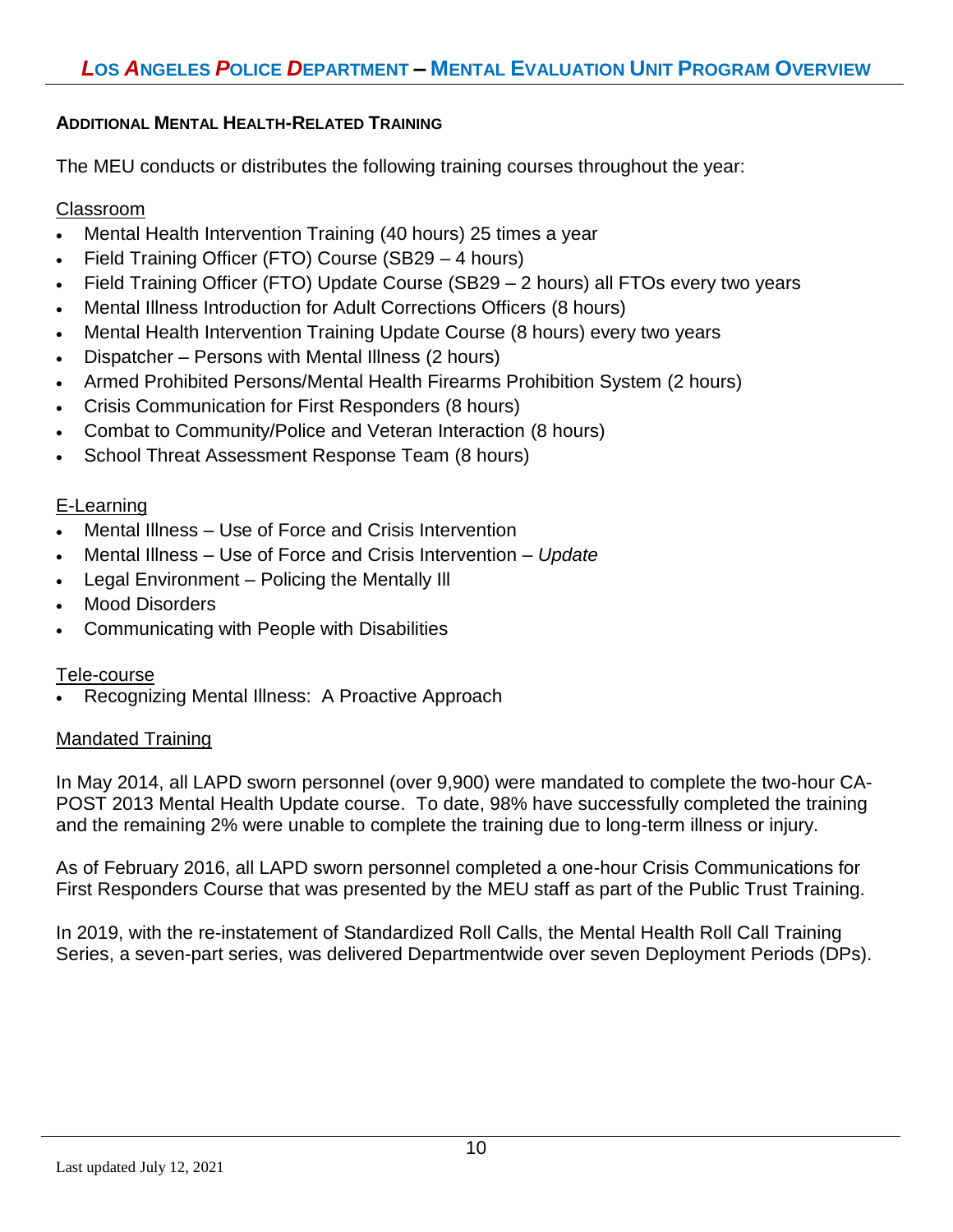# **9-1-1 PROTOCOLS**

All Police Service Representatives (PSRs) have received eight hours of training titled, *"Persons with Mental Illness."* The purpose of the training was to ensure that calls involving persons with a mental illness are properly categorized, dispatched, and to ensure that sufficient information is provided to responding patrol officers. This includes information such as diagnosis, medication(s), threatening behavior, and/or weapon(s). Dispatchers are also trained on specific criteria to divert calls to Didi Hirsch Mental Health Services. Calls for service involving a mental illness are call-typed as the following:

- ➢ 918 M Male with Mental Illness
- $> 918$  F Female with Mental Illness
- ➢ 918 VM Violent Male with Mental Illness
- ➢ 918 J Juvenile with Mental Illness
- ➢ 918 VF Violent Female with Mental Illness
- ➢ 918 VJ Violent Juvenile with Mental Illness
- ➢ 918 AM Ambulance Male with Mental Illness
- ➢ 918 PM Possible Male with Mental Illness
- ➢ 918 AF Ambulance Female with Mental Illness
- ➢ 918 PF Possible Female with Mental Illness
- ➢ 9073 Attempt Suicide
- ➢ 907A3 Ambulance Attempt Suicide

ADDITIONAL PROTOCOLS INCLUDE THE FOLLOWING:

- In incidents that involve mental health and a crime, the crime code takes precedence; however, the PSR gathers additional information regarding the mental health issue.
- Uniformed patrol officers are dispatched to all calls that involve a person in a mental health crisis, including Ambulance Attempt Suicide/Suicide calls.
- A notation is made by the PSR in the Incident Details, *"\*CONTACT MENTAL EVALUATION UNIT IMMEDIATELY UPON SCENE STABILIZATION 213/996-1300\*"* on all calls for service that involve a person with a mental illness.
- Patrol officers conduct a preliminary investigation to determine whether there is a mental illness and then contact MEU for advice and possible dispatch of a SMART unit, if the SMART unit has not already been dispatched with the primary patrol unit.
- If there is a medical emergency, the patrol officer must conduct an on-scene investigation, conduct a follow-up to the hospital, and provide their findings to the admitting hospital staff.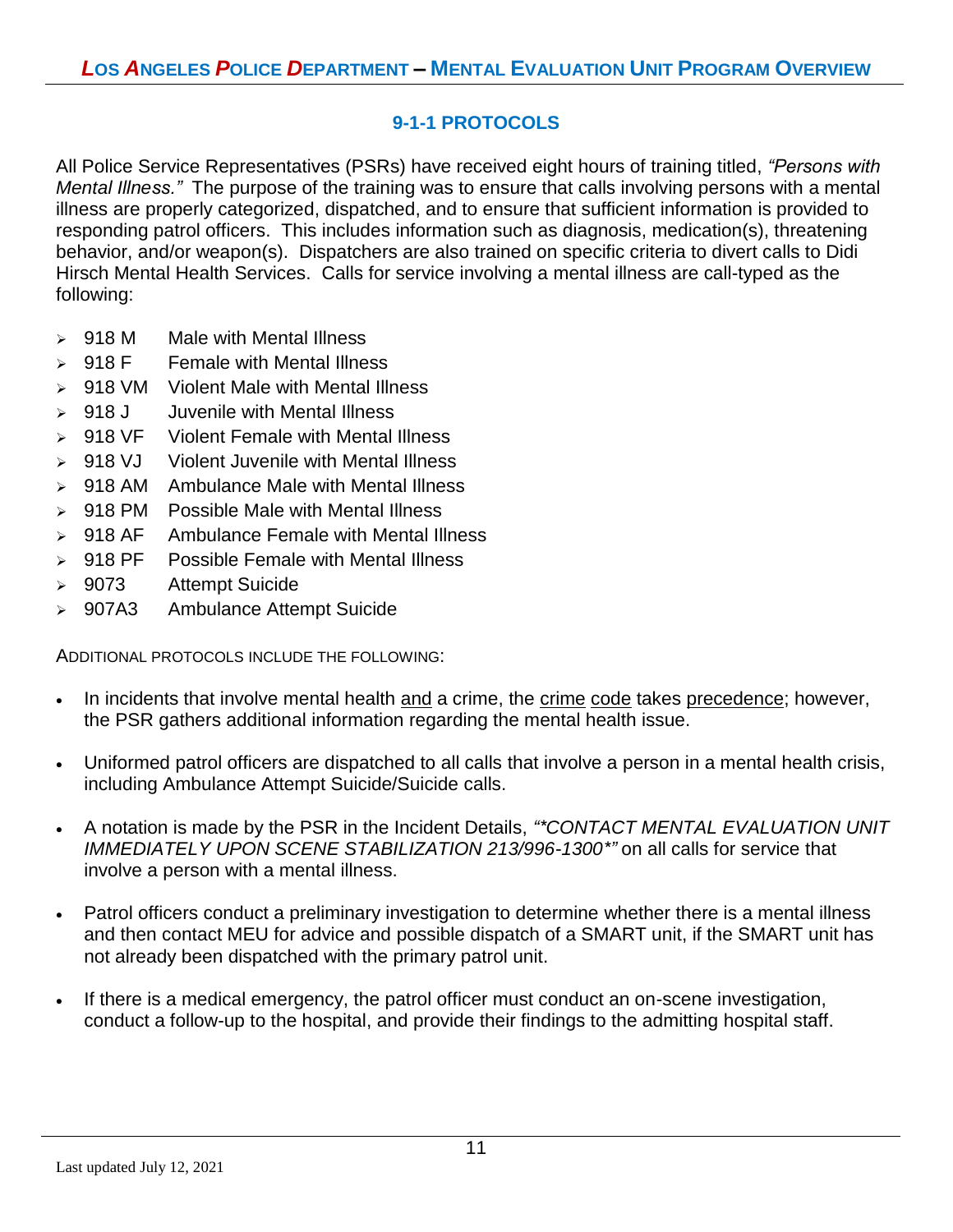#### **FIELD PROTOCOLS FOR CALL MANAGEMENT AND DIVERSION**

After an incident is tactically stable, patrol officers must assess the detained individual to determine whether there is a mental illness component and whether the individual meets criteria for an involuntary mental health hold (WIC §5150). The incident can be managed by a SMART unit, if available, or by the patrol officers, with the guidance of the MEU.

#### **NOTIFICATIONS**

Any incident commander, crisis negotiation team, or officer who oversees an attempted suicide, barricaded suspect, or hostage incident shall notify the Mental Evaluation Unit, Detective Support and Vice Division, for information regarding the involved person. (Department Manual §4/260.15)

When the only reason for detention is the person's suspected mental illness, the MEU **MUST** be contacted **PRIOR** to transporting an apparently mentally ill person to any health facility or hospital.

*Exception: If the subject is injured and requires immediate medical treatment, the MEU must be contacted after the subject is transported to an appropriate medical facility.*

When a person with a suspected mental illness has been taken into custody for a criminal offense, MEU **MUST** be contacted **PRIOR** to the person being booked (Department Manual §4/260.20).

Officers who receive information from a mental health professional regarding a potential threat to any person (Tarasoff Notification) must immediately notify MEU.

#### **ARREST AND BOOKING**

When a person is taken into custody for a criminal offense and the person is suspected of having a mental illness, the MEU shall be contacted prior to the person being booked. When a subject is a suspect in a felony or high-grade misdemeanor crime, or has a felony or high-grade misdemeanor warrant, the criminal matters shall take precedence. If the subject is under arrest for a low-grade misdemeanor crime, misdemeanor warrant, or infraction, and meets the criteria for an Application for 72-hour Detention for Evaluation and Treatment, booking is at the discretion of the Area Watch Commander. Arrestees suffering from a mental illness may be booked at any Department jail facility. Brief information concerning the mental illness should be documented in any booking reports and under the "Additional" heading in the Arrest Report.

The MEU, Detective Support and Vice Division, is available for advice and assistance in facilitating the transfer of the subject to a Los Angeles County jail facility. Any questions concerning the arrest, booking, housing, or transfer of an individual suspected of having a mental illness should be directed to the MEU Watch Commander. If the subject is not booked for the criminal offense, officers shall complete the appropriate criminal Investigative Report (IR).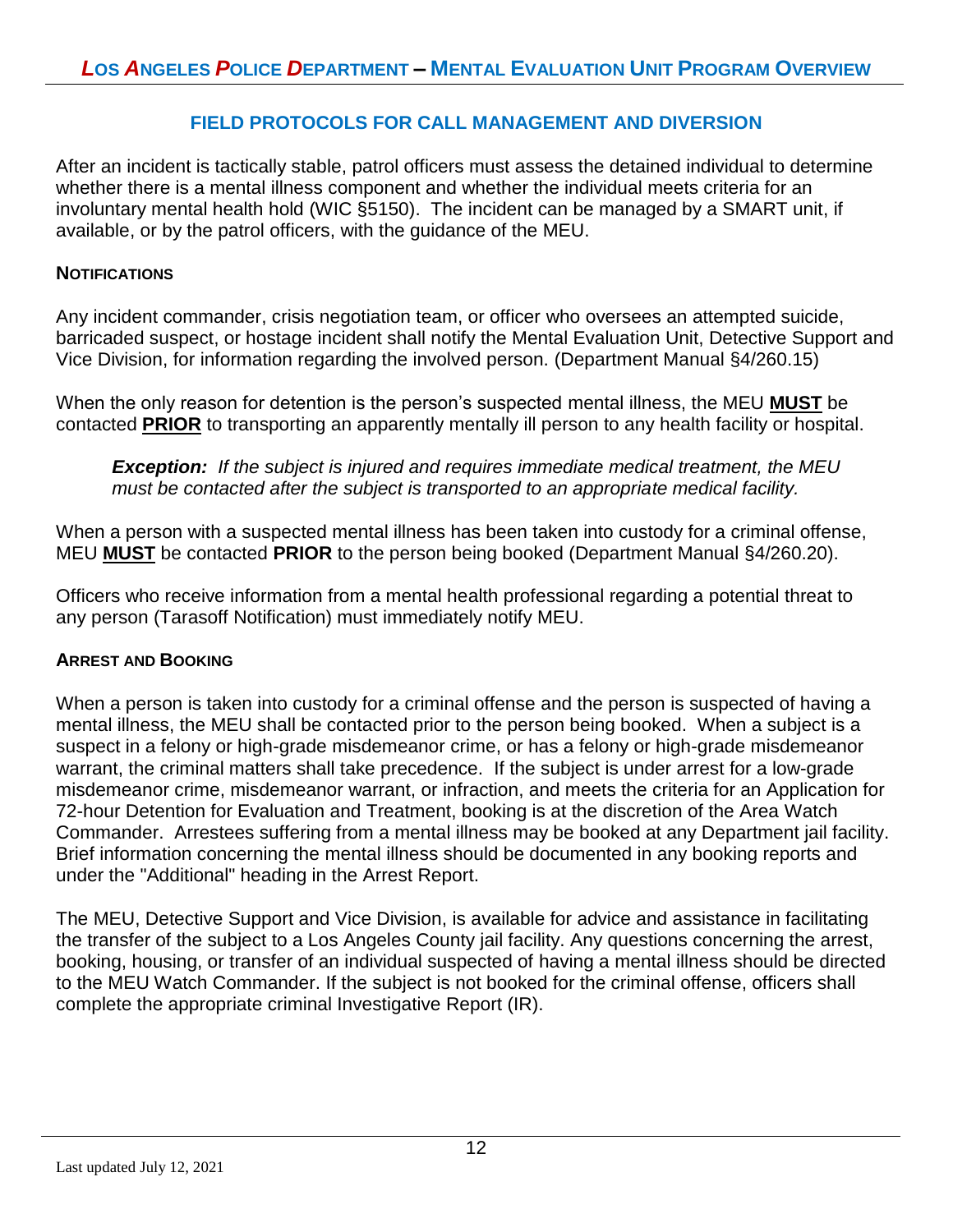## **JAIL MONITORING**

- All Adult Corrections Officers (ACOs) have received eight hours of training titled *"Mental Illness Introduction for Adult Corrections Officers."*
- All sworn jail personnel have received four hours of mental illness related training.
- All arrestees are screened during the booking process and ACOs ensure that the arresting officers have notified the MEU if the arrestee indicated that he/she suffers from a mental illness, which will prompt a MEU information report.

If an arrestee is determined to be in a mental health *crisis* or is suffering from a chronic mental illness, and the arrestee can be released on their own recognizance or arrange bail, jail personnel or a patrol unit will conduct the mental health assessment and transport to a psychiatric facility. The MEU provides telephonic advice, documents the incident, and directs transporting units to appropriate hospitals.

#### **DIVERSION PROGRAMS**

- Pre-booking diversion occurs via the patrol officers or via SMART when:
	- $\triangleright$  A crime was committed:
	- $\triangleright$  The crime is a low-grade misdemeanor;
	- $\triangleright$  A report or citation and release is completed; and,
	- ➢ The person with a mental illness is taken to the Psychiatric Emergency Department or Urgent Care Center coordinated through the MEU.
- Post-booking diversion occurs when the subject can be released on their own recognizance or bail is posted. The subject can also be diverted to a mental health treatment provider during the arraignment process or as a condition of their plea or conviction.
- In February 2021, several types of mental health calls were considered for 911 diversion to Didi Hirsch Mental Health Services as part of a pilot program. Non-imminent suicide and behavioral health related calls answered by Communications Division are being diverted to a dedicated line at the Didi Hirsch Mental Health Crisis Call Center between 1200-2000 hours, if the following elements are not imminent:
	- $\triangleright$  The subject is threatening to jump from a bridge or structure;
	- $\triangleright$  The subject needs medical attention;
	- $\triangleright$  A suicide attempt is in progress;
	- $\triangleright$  The subject has a weapon and is not in a building or residence; or
	- ➢ The subject has a weapon inside a building or residence and other people are present.

If any of these elements are present, a patrol unit will be dispatched. When none of the elements are present, Didi Hirsch crisis counselors will receive a transfer from Communications Division and provide mental health services as they deem necessary. If during the call, the crisis counselor determines the situation has escalated where a police response is required, the crisis counselor will transfer the call back to Communications Division, who will then create a radio call and dispatch appropriate resources.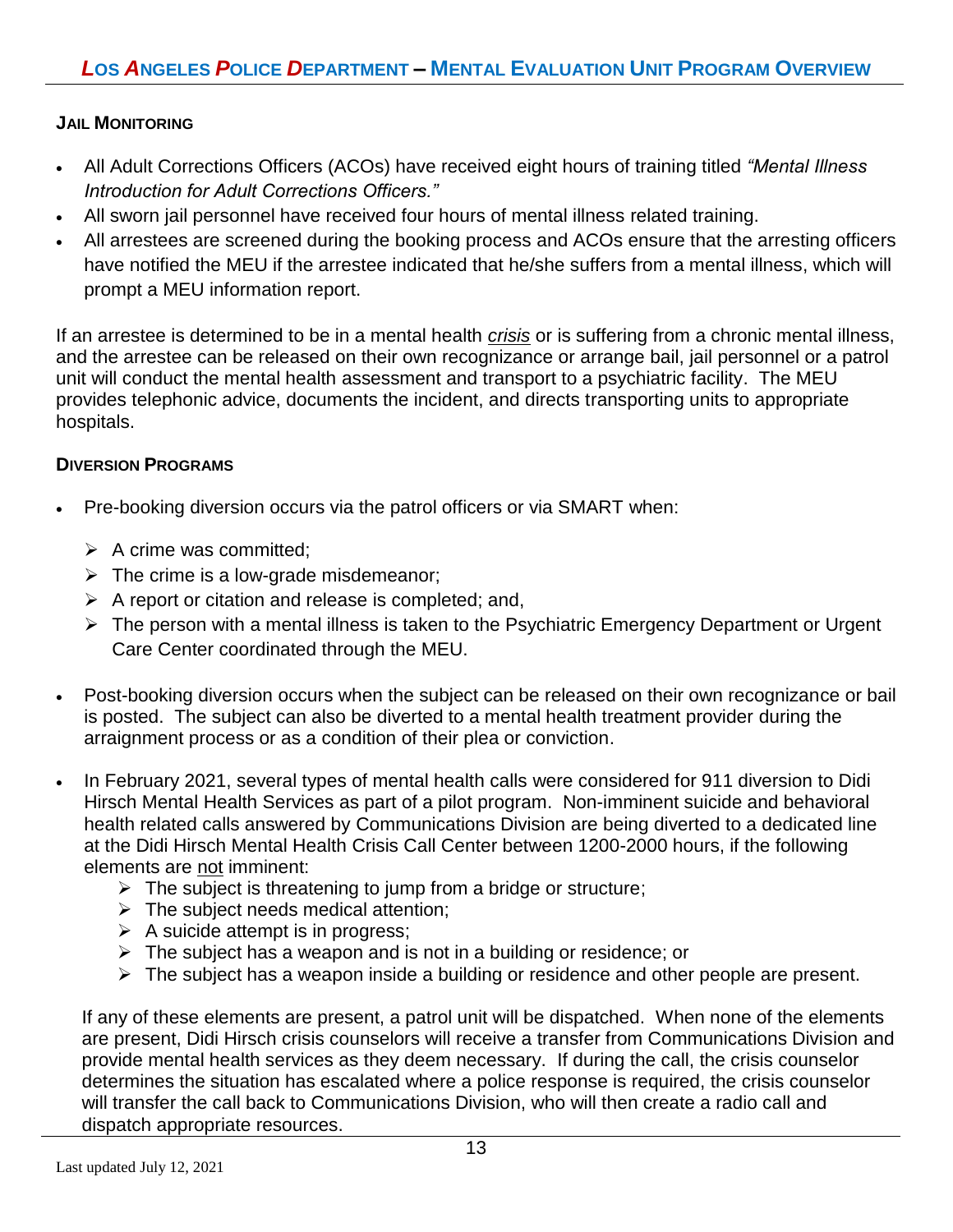# **MENTAL HEALTH PARTNERS**

- Los Angeles County Department of Mental Health
	- $\checkmark$  System Leadership Team (SLT)
	- ✓ Court Liaison Program Community Reintegration Program (CRP)
	- ✓ Countywide Resource Management AB109
	- ✓ Jail Services Forensic Inpatient Program (FIP) (Twin Towers)
- National Alliance on Mental Illness (NAMI) San Fernando Valley (SFV)
- National Alliance on Mental Illness (NAMI) Greater Los Angeles County (GLAC)
- Autism Society of Los Angeles (ASLA)
- Los Angeles County Department of Health Services (LACDHS)
- State of California State Mental Health Facilities (Patton State, Metropolitan State Hospital)
- State of California Mental Health Services Act Oversight and Accountability Commission
- Hospital Association of Southern California (HASC)
- Gateways Hospitals ConRep Administrator and Community Reintegration Program (CRP)
- Los Angeles Superior Mental Health Court
- Los Angeles County District Attorney's Office Department 95
- Los Angeles County Superior Court Veterans Court
- California Department of Justice Bureau of Firearms (CADOJ)
- Department of Veteran's Affairs
- Los Angeles Unified School District (Crisis Counseling)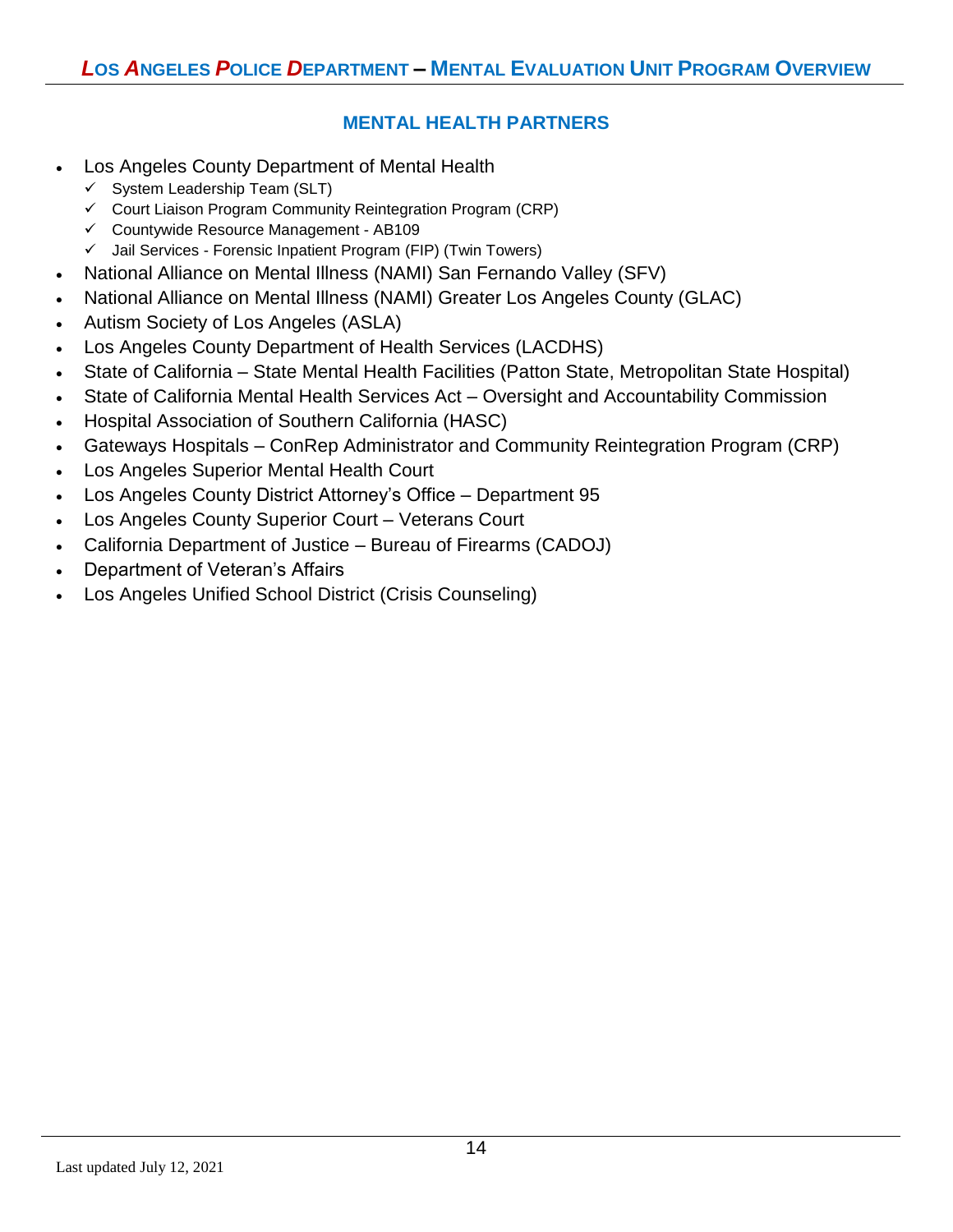## **CONFERENCES**

The MEU has given presentations at the following conferences:

- 2005 Police Executive Research Forum (PERF), "Crisis Response to Persons in a Mental Health Crisis."
- 2006 National GAINS Center Conference, Boston, MA, "The Co-response Model-Responding to Mental Health Crisis Calls."
- 2006 5th Annual Conference on Police/ Mental Health Systems Liaisons *"Psychiatrists in Blue: Emerging Partnerships,"* Ottawa, Ontario, Canada
- 2006 CIT International Conference, "CIT and the Homeless Mentally Ill."
- 2007 National Alliance on Mental Illness, Los Angeles, CA
- 2007 Association of Threat Assessment Professionals, "Threat Assessment and Case Management Involving the Mentally Ill."
- 2008 National GAINS Center Conference, Washington, DC
- 2008 International Association of Chiefs of Police (IACP), "Tailoring Responses to the Mentally Ill."
- 2008 School Threat Assessment Response Team
- 2010 Post Traumatic Stress Disorder- Combat to Community, Returning Veterans, in Conjunction with the National Center for PTSD, VA, Menlo Park, CA
- 2011 Justice and Mental Health Collaboration Program National Training and Technical Assistance Event: Collaborating to Achieve and Communicate Positive Public Health and Public Safety Outcomes, Baltimore, MD
- 2011 Association of Threat Assessment Professionals, School Threat Assessment Response Team (START)
- 2012 The Justice Center, The Council of State Governments: Innovative Law Enforcement Strategies for Interacting with People with Mental Illness that Frequently Require Emergency and Crisis Services, Webinar-National.
- 2014 Association of Threat Assessment Professionals, Strategic Information Sharing and Safeguarding between Risk Management Professionals and Disciplines
- 2015 JMHCP Law Enforcement Grantee Intensive Training Summit New York
- 2015 SCA-JMHCP National Conference Washington, DC
- 2016 Beating Mental Illness USC Gould School of Law
- 2016 Forensic Mental Health Association of California, Monterey, CA
- 2016 Crisis Intervention Training International Conference Chicago
- 2016 California National Alliance on Mental Illness, Annual Conference Burlingame, CA
- 2016 National Association for Civilian Oversight of Law Enforcement, Annual Conference-Albuquerque, NM
- 2016 SMART Policing Initiative, "Community Response to People in Crisis." Bureau of Justice Assistance **Webinar**
- 2017 Stepping Up Initiative: California Summit, Sacramento, CA
- 2017 Forensic Mental Health Association of California, Monterey, CA
- 2017 National Alliance on Mental Illness, California Annual Conference, Newport Beach, CA
- 2017 Crisis Intervention Team Training, Annual Conference, Ft. Lauderdale, FL
- 2017 International Association of Chiefs of Police, Annual Conference, Philadelphia, PA
- 2018 Bureau of Justice Assistance FY 17 Justice and Mental Health Collaboration Program Strategic Planning for Police and Mental Health Collaboration Meeting, Washington DC
- 2019 Council of State Governments Webinar Police Mental Health Collaboration Framework, a Conversation with the Learning Sites
- 2019 Council of State Governments Webinar JMHCP Law Enforcement Grantee Information Sharing
- 2019 National Governor's Association (NGA) Oklahoma City PATHE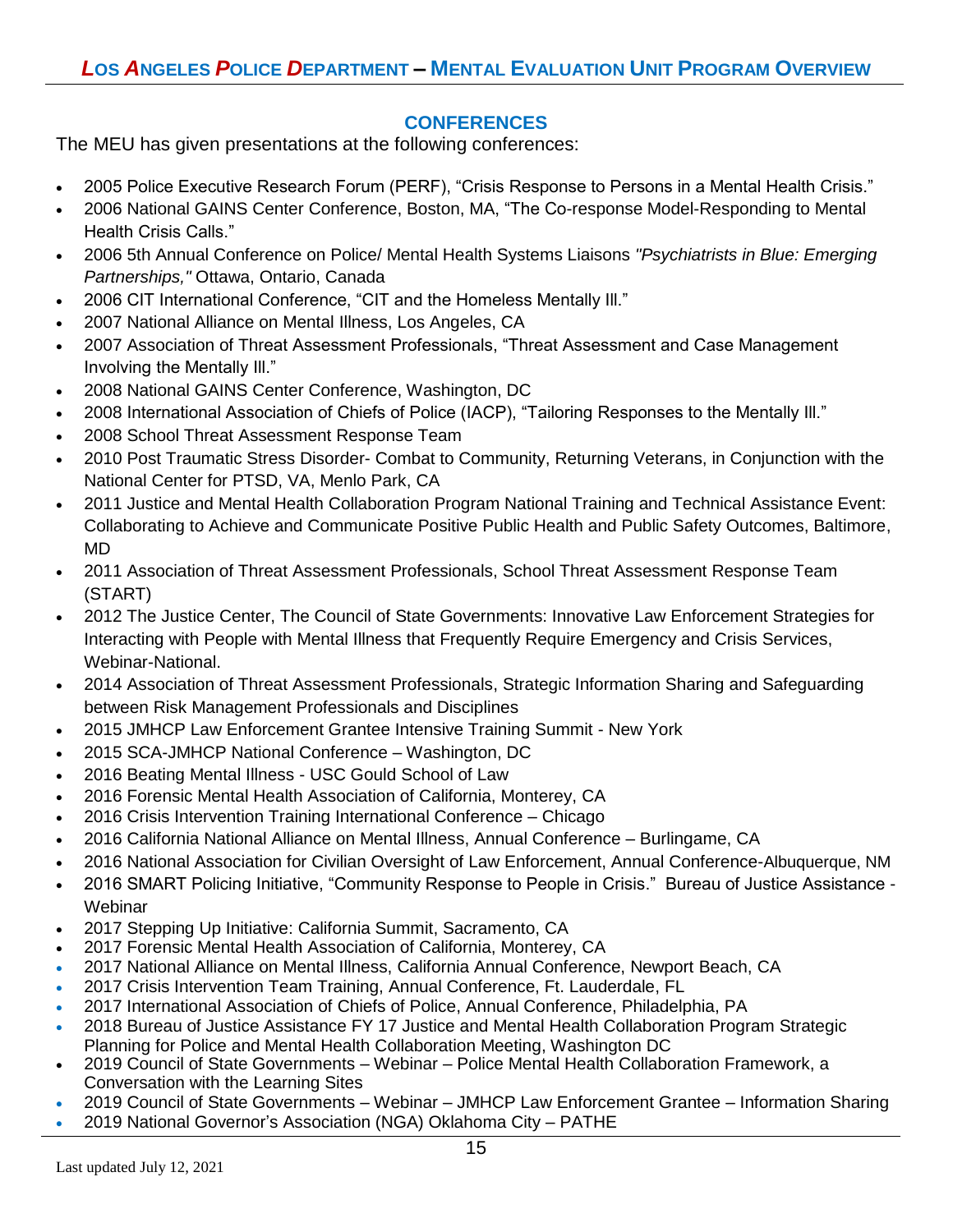- 2019 Association of Threat Assessment Professional (ATAP), Anaheim, CA PATHE
- 2019 Federal Bureau of Investigation / Dallas region PATHE
- 2021 RTI International Policing Symposium (VIRTUAL)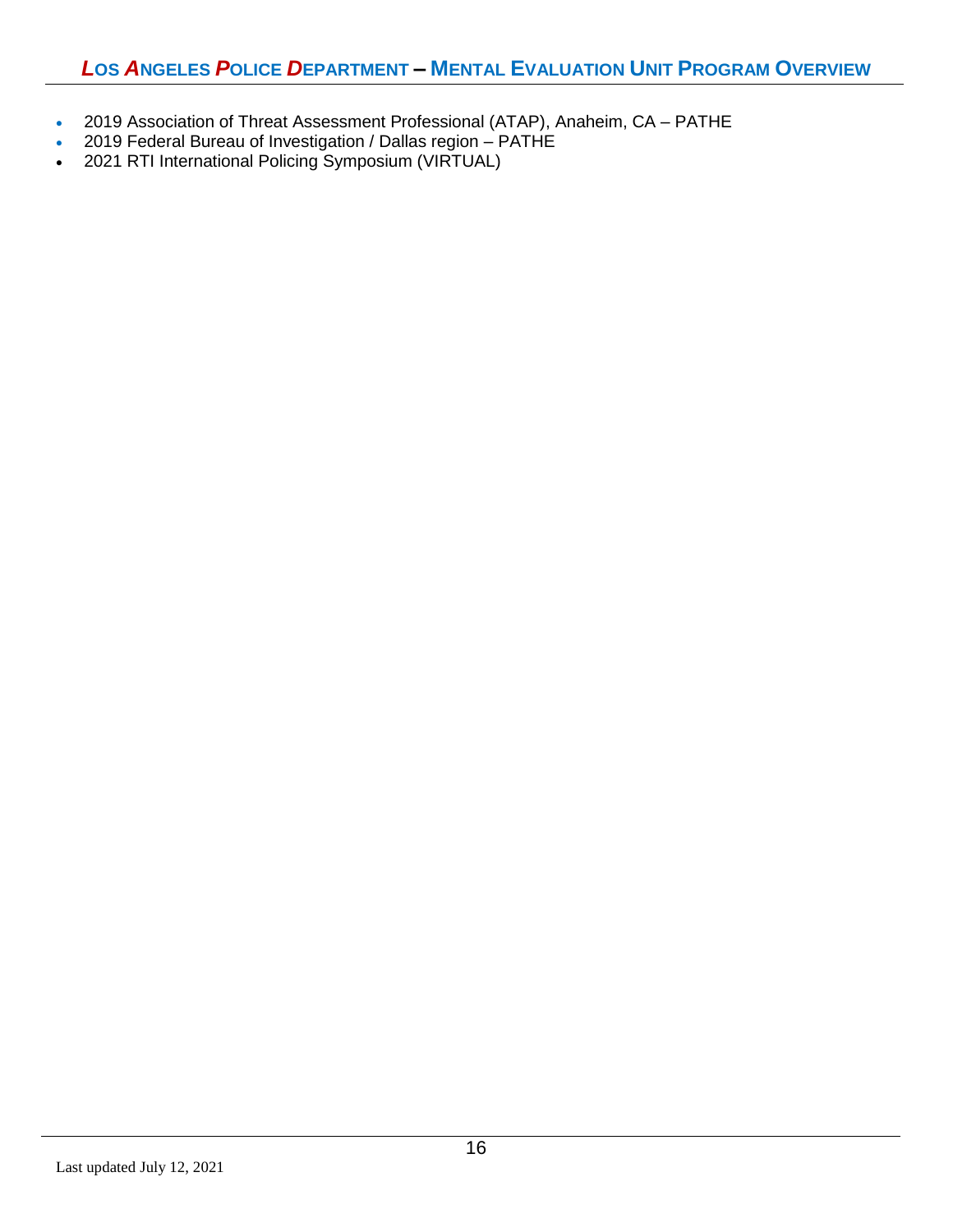## **AWARDS, RECOGNITIONS AND ACKNOWLEDGEMENTS**

#### **UNIT AWARDS**

- "Extra M.I.L.E.(S). Recognition Award for Outstanding Service to people and families living with Mental Illness," presented by Mental Illness and Law Enforcement Systems (M.I.L.E.S.) 2002.
- "In recognition of this unique collaboration of first responders whose success has increased awareness and served as a model program nationwide," Mental Health Commission, 6<sup>th</sup> Annual Recognition and Volunteer Awards Program, May 19, 2005.
- Certificates of Appreciation from the Los Angeles Board of Police Commissioners 2005.
- Los Angeles Police Department, Police Meritorious Unit Citation, March 20, 2007.
- National Association of Counties, Achievement Award 2007.
- 21<sup>st</sup> Annual Los Angeles County Productivity and Quality, Bronze Eagle Award 2007.
- 21<sup>st</sup> Annual Los Angeles County Productivity and Quality, Million Dollar Club 2007.
- 2009 Autism Society of America, LA Hearts and Arts Award.
- 2010 *Specialized Policing Responses: Law Enforcement/Mental Health* National Learning Site as selected by the Council of State Governments Justice Center with support from the Bureau of Justice Assistance (BJA).
- 2011 LAPD Mental Illness Project selected as a "Bright Ideas" Award recipient from the Ash Center for Democratic Governance and Innovation at the John F. Kennedy School of Government, Harvard University.
- 2012 Autism Society of Los Angeles recognition for continued support and training.
- 2012 School Threat Assessment Response Team (START) selected as a "Bright Ideas" Award recipient from the Ash Center for Democratic Governance and Innovation at the John F. Kennedy School of Government, Harvard University.
- 2013 M.I.L.E.S. Award Program
- 2016 Christine M. West Award, Forensic Mental Health Association of California (FMHAC)
- 2016 Los Angeles County Productivity and Quality Award, Special Merit Plaque, "Mental Health Training for First Responders."
- 2017 Los Angeles Police Department, Police Meritorious Unit Citation, Mental Health Intervention Training Development
- 2019 Telly Award Bronze, Mental Health Roll Call Training Series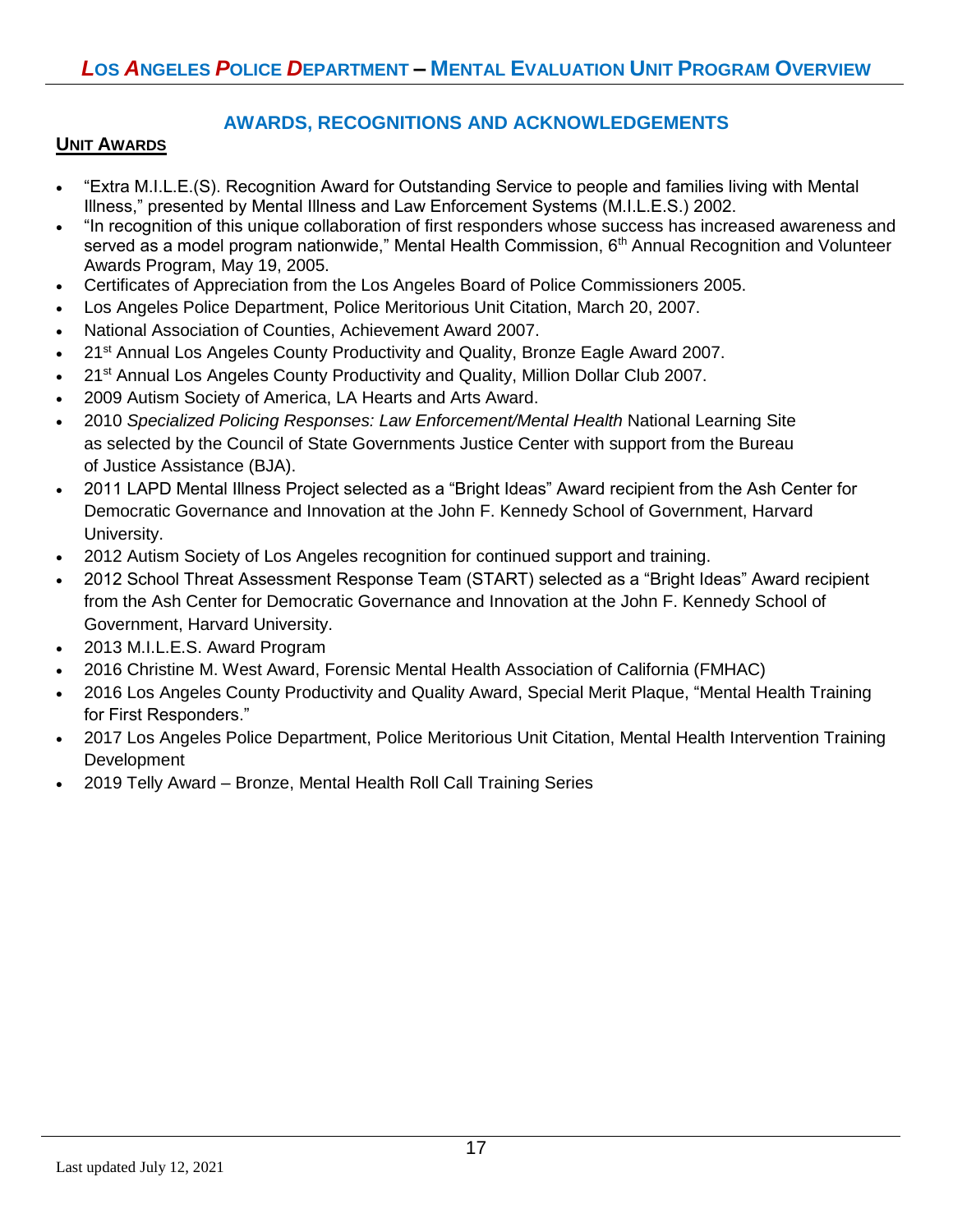#### **INDIVIDUAL AWARDS**

- (5) Police Stars for Bravery
- (6) Life Saving Medals
- (1) California Peace Officers Associations (CPOA) Award of Valor
- (1) California POST Excellence in Training Award (Post Incident Debriefs)
- (5) Employees of the Year, Detective Support and Vice Division (2011, 2013, 2014, 2017, 2018)
- (1) Recipient of "the Legacy Award," LACDMH Mental Health Commission (1993),
- (2) Recipients of the Dorothy Richardson Award, NAMI (1994),
- (1) Recipient of a certificate of recognition, LACDMH Mental Health Commission (1997),
- (1) Employee of Year 2003, Los Angeles County
- (1) Recipient of the California State Attorney General's Award of Merit (2005),
- (1) Nurse of the Year 2007, Los Angeles County
- (1) Rising Star Award 2008, Los Angeles County
- (1) Recipient of the "Human Rights and Dignity Award," Office of Advocacy and Empowerment (2010),
- (1) Extra M.I.L.E.(s) Award Individual 2013.
- (1) Extra M.I.L.E.(s) Award Individual 2018
- (1) Paradigm Award Law Enforcement Champion (FMHAC) 2018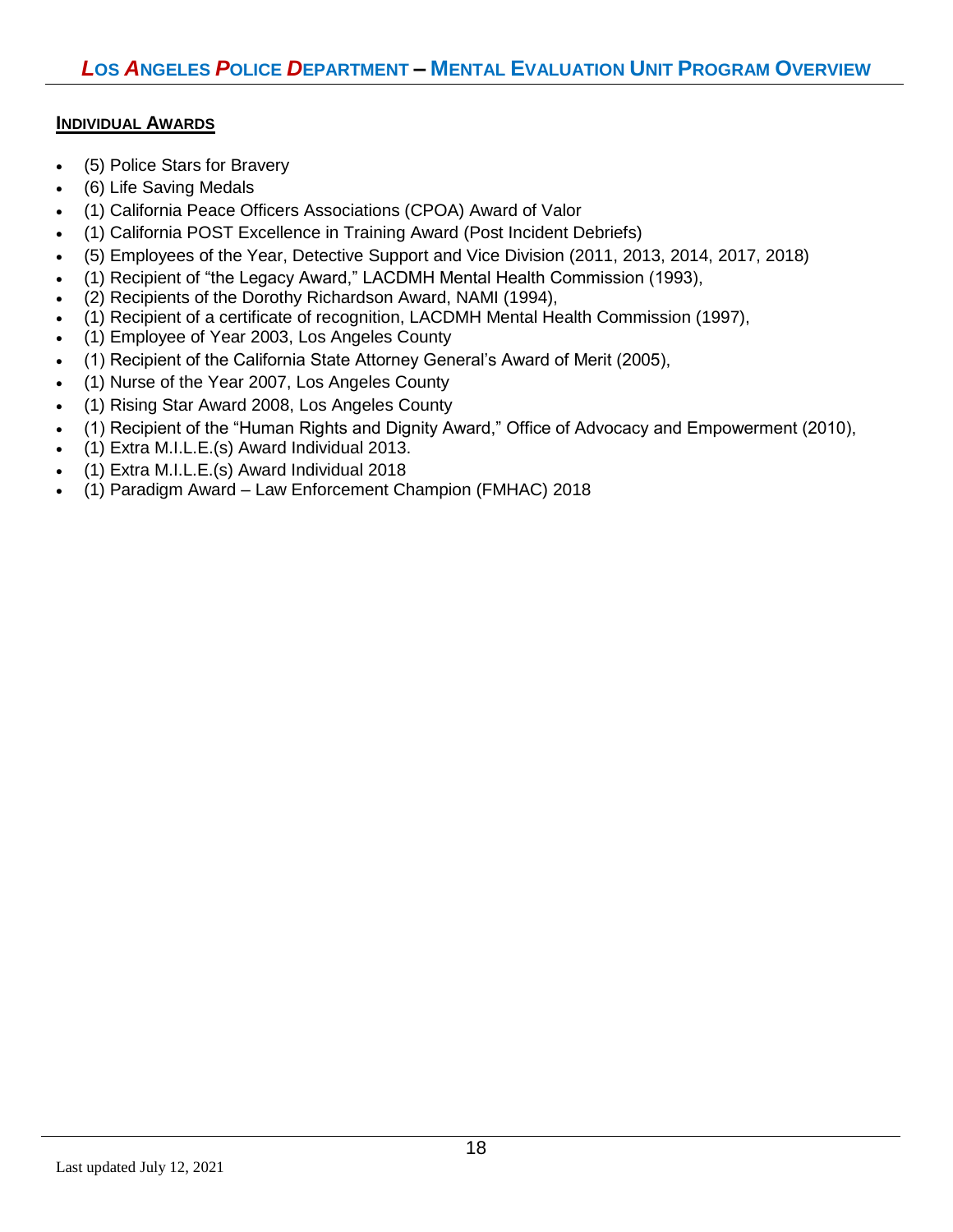#### **ARTICLES, PUBLICATIONS, COMMUNITY FORUMS**

- L.A. City View 35, Disability Forum, Persons Suffering from Mental Illness, October 2006.
- Los Angeles Times Newspaper Forum on Homelessness, KTLA Channel 5, 2007, working in conjunction with the Mayor's Safer Cities Initiative and the Mentally Ill.
- The BEAT Magazine, December 2007, recognition from Anthony Pacheco, President of the Los Angeles Police Commission for establishment of Autism Roll Call Training.
- Time Magazine, "Decriminalizing Mental Illness," August 8, 2007.
- Chicago Public Radio, "Policing Mentally Ill Citizens," 2007.
- New York Public Radio, "Cities embrace new ways to handle confrontations between Cops and the Mentally III," 2007.
- Newsweek, "When Police Intervene," 2008.
- Daily News Article February 1, 2008*, "Special Cops Cope with Suicidal 7-Year Old or Britney."*
- Los Angeles Magazine, October 2009, *"The War Within"* on PTSD.
- Risdon Slate, "Criminalization of Mental Illness," 2009.
- Detective Bureau Bi-Monthly, Volume 2, Issue 1, Year 2009, recognition for the establishment of the School Threat Assessment Team strategy and the successful conferences.
- Los Angeles County Department of Mental Health, Prevention and Early Intervention Early START project proposal, dated January 12, 2009, incorporating the School Threat Assessment Response Team strategy developed by the CRSS and adopted county-wide.
- A "SMART" way to help the mentally ill, specially trained teams of Police Officers and Clinicians respond to citizens in crisis, article from the Daily Journal by Pat Alston, February 4, 2009.
- Office of the Independent Monitor of the Los Angeles Police Department, Final Report, Issued June 11, 2009.
- Detective Information Bulletin, December 2009, New Search Warrant Provisions for Domestic Violence and 5150 Investigations, (Prohibited Possessor Program, 8102 WIC, CAMP).
- December 9, 2010, Los Angeles Times, *"Jan Perry: Neglect of Mentally Ill Can Bring Tragic Results."*
- May 22, 2011, New York Times, *"Police Seek Ways to Defuse Tensions."*
- Detective Information Bulletin, March 2010, PTSD Training.
- December 18, 2012 KCET *"SoCal Connected"* discussed SMART operation and Prohibited Possessor, post Sandy Hook.
- January 16, 2013, KPCC Public Radio, *"Federal Database for Mental Health Background Checks Incomplete."*
- February 19, 2014, KPCC Public Radio, *["LAPD Policy Changes to Impact How Officers Deal with the](http://www.scpr.org/programs/take-two/2014/02/19/36111/lapd-policy-change-to-impact-how-officers-deal-wit/)  [Mentally Ill.](http://www.scpr.org/programs/take-two/2014/02/19/36111/lapd-policy-change-to-impact-how-officers-deal-wit/)"*
- March 10-13, 2015*,* KPCC Public Radio*, "Police and the mentally ill: LAPD unit praised as model for nation."*
- July 23, 2015, California Healthline, *"Evaluation Trumps Incarceration in L.A. Police Dept. Mental Health Efforts."*
- December 16, 2015, "Mayor Garcetti Announces Expansion of LAPD SMART Teams*."*
- March 30, 2016, KABC Channel 7, *"LAPD Chief Charlie Beck Discusses Public Safety, Mental Health Issues, Officer Training."*
- December 8, 2016, "LAPD Mental Evaluation Unit, Media Day." <http://mms.tveyes.com/PlaybackPortal.aspx?SavedEditID=f3c27df3-1c7e-496f-bfd5-af30a8941244>
- L.A. City View 35, LAPD's Mental Health Intervention Program, February 2019.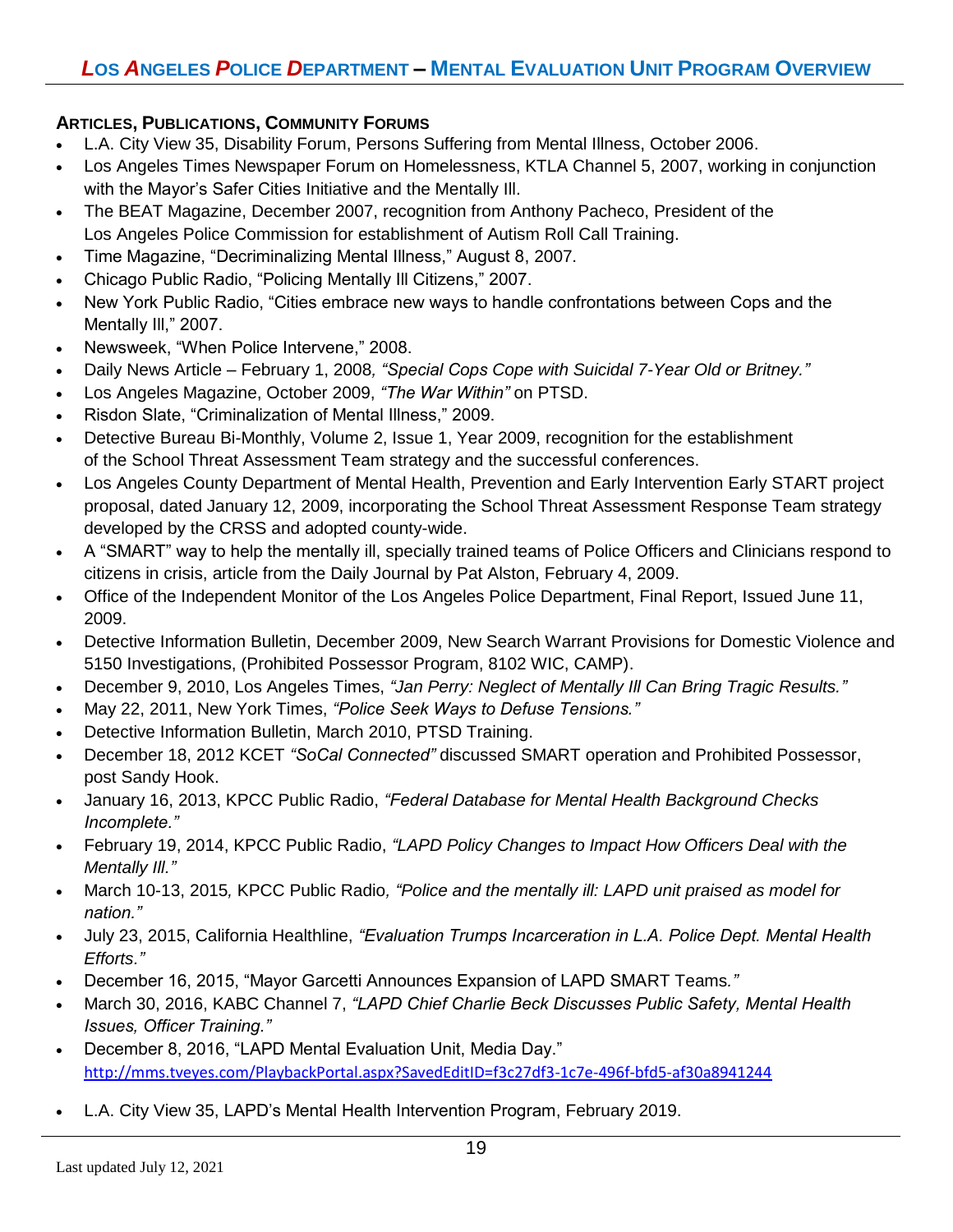## **NATIONAL PUBLICATIONS**

- SAMSHA, A Guide to Implementing Police-Based Diversion Programs for People with Mental Illness, 2004.
- TAPA Center, Enhancing Success of Police-Based Diversion Programs for People with Mental Illness, 2005.
- Department of Justice, Bureau of Justice Assistance, Improving Responses to People with Mental Illnesses, Strategies for Effective Law Enforcement Training, 2008.
- Department of Justice, Bureau of Justice Assistance, Improving Responses to People with Mental Illnesses, The Essential Elements of a Specialized Law Enforcement–Based Program, 2008.
- Department of Justice, Bureau of Justice Assistance, Law Enforcement Responses to People with Mental Illness, A Guide to Research-Informed Police and Practice, 2009.IACP, SAMSHA, BJA, National Policy Summit, Building Safer Communities: Improving Police Response to Persons with Mental Illness, 2010.
- Department of Justice, Bureau of Justice Assistance, Statewide Law Enforcement/Mental Health Efforts, Strategies to Support and Sustain Local Initiatives, 2012.

# **Published Articles and Studies**

- Decriminalizing Mental Illness: Specialized Policing Responses, CNS Spectrums 2020, (Dempsey, Quanbeck, Bush, Kruger)
- Suicide by Cop: A New Perspective on an Old Phenomenon, September 10, 2019, Police Quarterly Journal (Jordan, Panza-Ryba, Dempsey)
- Responding to Persons in Crisis in Los Angeles, date Apr 2019, Southern California Psychiatrist, Newsletter, Volume 67, Number 8 (Dempsey)
- Stalking risks to celebrities and public figures BJPsych Advances Volume 24 Issue 3 May 2018, Cambridge Press (Simon, Dempsey, Farnham, Manze, Taylor)
- Diagnosis and Management of Agitation: Agitation in Field Settings-Emergency Medical Service Providers and Law Enforcement– Cambridge Press (Dunn / Dempsey 2017)
- Beating Mental Illness: Crisis Intervention Team training and Law enforcement response trends USC Interdisciplinary Law Journal, Spring 2017 (Dempsey)
- *A descriptive study of LAPD's co-response model for individuals with mental illness*. ProQuest School of Social Work, University of California, Long Beach, CA; 2016 (Lopez).

# **Projects**

- Sharing Behavioral Health Information with Police Mental Health Collaborations / CSG Justice Center <https://csgjusticecenter.org/law-enforcement/information-sharing/>
- Police-Mental Health Collaborations A Framework for Implementing Effective Law Enforcement Responses for People Who Have Mental Health Needs [https://csgjusticecenter.org/law](https://csgjusticecenter.org/law-enforcement/publications/police-mental-health-collaborations-a-framework-for-implementing-effective-law-enforcement-responses-for-people-who-have-mental-health-needs/)[enforcement/publications/police-mental-health-collaborations-a-framework-for-implementing-effective-law](https://csgjusticecenter.org/law-enforcement/publications/police-mental-health-collaborations-a-framework-for-implementing-effective-law-enforcement-responses-for-people-who-have-mental-health-needs/)[enforcement-responses-for-people-who-have-mental-health-needs/](https://csgjusticecenter.org/law-enforcement/publications/police-mental-health-collaborations-a-framework-for-implementing-effective-law-enforcement-responses-for-people-who-have-mental-health-needs/)
- Guidance Center Roll Call Training Videos <https://www.tgclb.org/what-we-offer/roll-call/>
- Echoes of Columbine FBI production [https://www.fbi.gov/video-repository/echoes-of-columbine-](https://www.fbi.gov/video-repository/echoes-of-columbine-2019a.mp4/view)[2019a.mp4/view](https://www.fbi.gov/video-repository/echoes-of-columbine-2019a.mp4/view)
- Police Mental Health Collaboration Toolkit <https://pmhctoolkit.bja.gov/>
- Law Enforcement Mental Health Learning Site [https://csgjusticecenter.org/projects/police-mental-health](https://csgjusticecenter.org/projects/police-mental-health-collaboration-pmhc/law-enforcement-mental-health-learning-sites/)[collaboration-pmhc/law-enforcement-mental-health-learning-sites/](https://csgjusticecenter.org/projects/police-mental-health-collaboration-pmhc/law-enforcement-mental-health-learning-sites/)